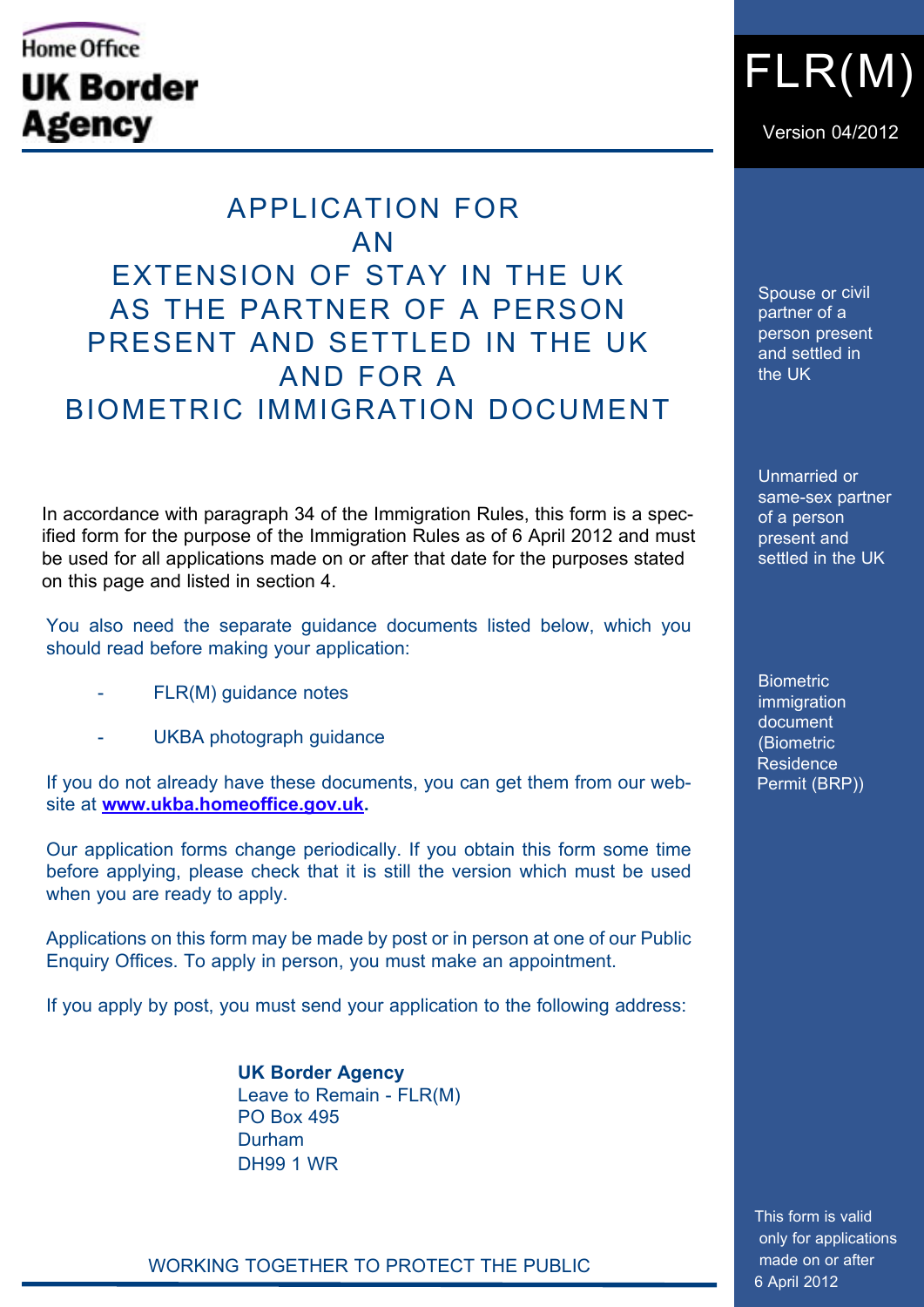#### **The fee**

If you are a single applicant on form FLR(M) and no dependants are applying with you, there is a fee of £561 for applications made by post, or £867 for premium service applications made in person at our Public Enquiry Offices.

If one or more dependants are applying with you, the fee increases by £281 for each dependant applying by post and £434 for premium applications as shown in the table below.

| Number of applicants                   | <b>Postal</b>                                                            | Premium |  |  |
|----------------------------------------|--------------------------------------------------------------------------|---------|--|--|
| Yourself and 1 dependant               | £842                                                                     | £1301   |  |  |
| Yourself and 2 dependants              | £1123                                                                    | £1735   |  |  |
| Yourself and 3 dependants              | £1404                                                                    | £2169   |  |  |
| Yourself and more than 3<br>dependants | Add £281 or £434 to the<br>amount above for each<br>additional dependant |         |  |  |

Please note that your application will be rejected as invalid if you do not pay the specified fee.

#### **WHO MAY APPLY WITH YOU?**

You may include children under the age of 18 if they are applying as your dependants. But they must pay the specified fee if they apply separately.

Children aged 18 or over may not be included. They must apply individually and pay the specified fee in each case.

#### **How can you pay?**

You must pay by one of the methods specified below.

- • Cheque
- **Postal Order**
- Credit card<sup>1</sup> Visa (including Electron). MasterCard or American Express (Amex)
- Debit card Delta, Maestro\* (including Solo)
- Banker's draft (payable to Home Office)

If you are paying by credit or debit card at a Public Enquiry Office, we cannot accept payment by that method unless the cardholder is present.

\* Maestro - we will accept any Maestro card if you are applying in person at a Public Enquiry Office but only Maestro cards issued in the UK if you are applying by post.

#### **Cheques and postal orders**

You must make the cheque or postal order payable to Home Office Leave to Remain and cross the cheque or postal order(s) A/C Payee only.

Write the full name, nationality and date of birth of the main applicant on the back of each cheque and/or each postal order and keep the postal order stub(s).

1 **Please note that when making large or multiple payments using your credit card, the anti fraud measures that banks operate sometimes stop the full payment being taken. This is because either the maximum limit on a single transaction, or the number of transactions allowed in a given period of time, has been exceeded. To prevent this you must ensure that you inform your bank of your intention to make large or multiple payments in advance so that your bank allows the full payment to be taken when you submit your application.**

Make sure that the date and the amount (words and figures) are correct and that the cheque is signed properly.

If applying by post, attach your cheque or postal order(s) to the front of the application form.

If applying in person at a Public Enquiry Office please check the UK Border Agency website for the payment methods available at the Public Enquiry Office you are attending as these can vary.

#### **Completing the payment details page**

To ensure that your payment is processed without any delay, please note the points below when completing the payment details.

1-2 The address at 1 should be the contact address in the UK for any correspondence. If it is not your home address (eg a solicitor or other authorised immigration adviser may be submitting the application), give the contact name at 2.

3 This should be the full name of the main applicant as given in his or her passport or travel document.

4 Date of birth - for example, 3 January 1980 should be written 03 01 1980 in the spaces provided.

8-12 Complete only if paying by card.

11 The Card Verification Value (CVV) is a 3-digit security code found on the back of the card on the signature strip - it consists of the last 3 digits. For Amex the security code consists of 4-digits and is found on the front of the card.





If you do not provide the CVV number, we cannot take the payment and your application will be rejected as invalid.

12 It is the cardholder as named on the credit or debit card who must sign and date.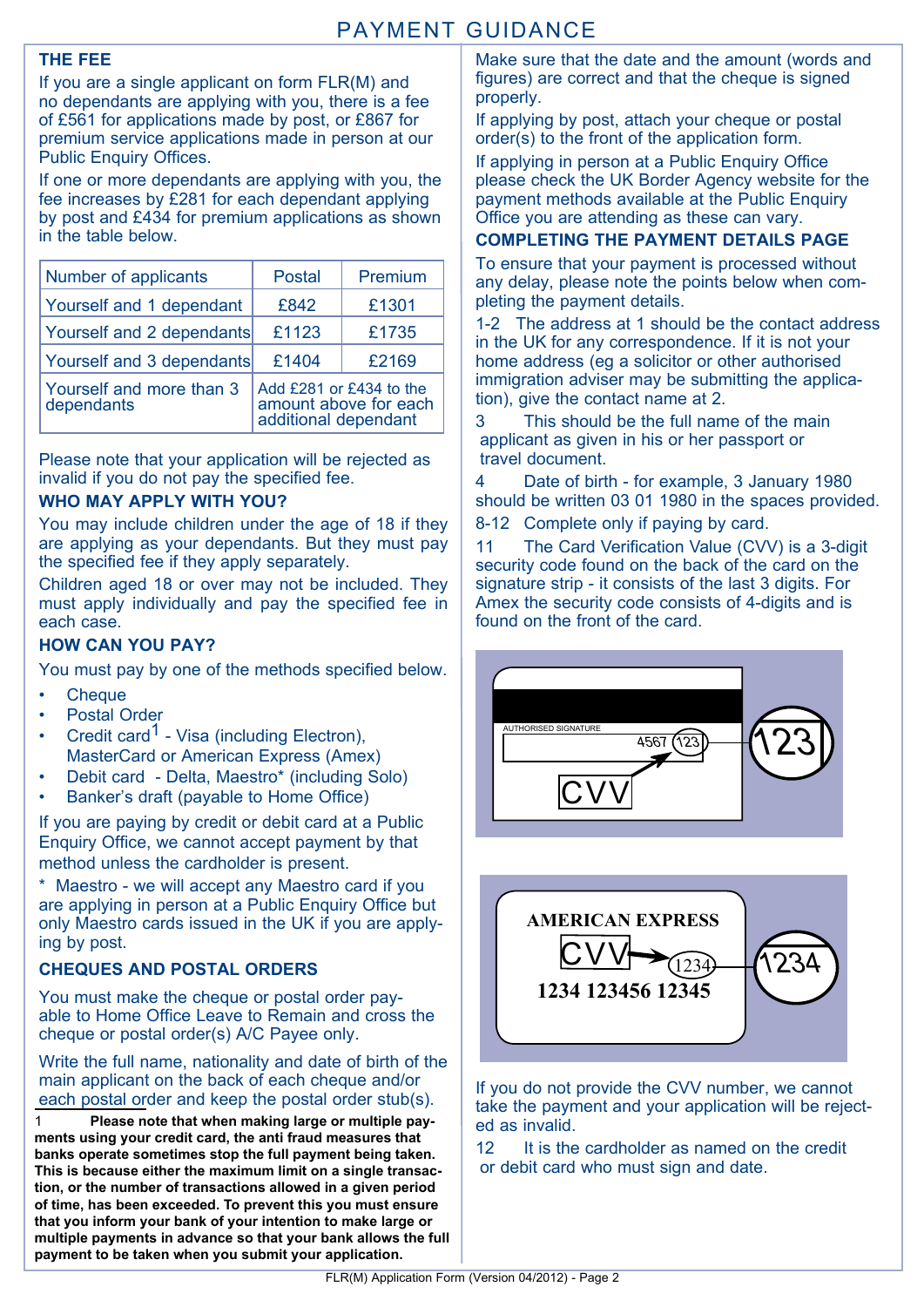|                |                                                                |              |                    | PAYMENT DETAILS: FLR(M)                                                                             |                            |                               |
|----------------|----------------------------------------------------------------|--------------|--------------------|-----------------------------------------------------------------------------------------------------|----------------------------|-------------------------------|
|                | Contact address in the UK for correspondence                   |              |                    | Please complete this page in block capitals and black ink after first reading the payment guidance. |                            |                               |
| 1              |                                                                |              |                    |                                                                                                     |                            |                               |
|                |                                                                |              |                    |                                                                                                     |                            |                               |
|                |                                                                |              |                    |                                                                                                     |                            |                               |
|                |                                                                |              |                    | Postcode                                                                                            |                            |                               |
| 2              | Contact name in the UK if different from that of the applicant |              |                    |                                                                                                     |                            |                               |
|                |                                                                |              |                    |                                                                                                     |                            |                               |
|                |                                                                |              |                    |                                                                                                     |                            |                               |
|                |                                                                |              |                    |                                                                                                     |                            |                               |
| 3              | Applicant's full name                                          |              |                    |                                                                                                     |                            |                               |
|                |                                                                |              |                    |                                                                                                     |                            |                               |
|                |                                                                |              |                    |                                                                                                     |                            |                               |
|                |                                                                | Month<br>Day | Year               |                                                                                                     |                            |                               |
| 4              | Date of birth                                                  |              |                    |                                                                                                     |                            |                               |
|                | <b>PAYMENT DETAILS</b>                                         |              |                    |                                                                                                     |                            |                               |
| 5              | Amount - please tick the amount you are paying                 |              |                    |                                                                                                     |                            |                               |
|                |                                                                |              | Premium -          |                                                                                                     |                            | Premium -                     |
|                | Single applicant -                                             | Postal       | (*PEO ONLY)        | Main applicant and                                                                                  | Postal                     | (*PEO ONLY)                   |
|                | no dependants                                                  | £561         | £867               | two dependants                                                                                      | £1123                      | £1735                         |
|                | Main applicant and                                             |              | £1301              | Main applicant and                                                                                  |                            | £2169                         |
|                | one dependant                                                  | £842         |                    | three dependants                                                                                    | £1404                      |                               |
|                |                                                                |              |                    | If more than 3 dependants are applying with you, please state the number in the space below         |                            |                               |
|                |                                                                |              |                    | and enter the correct amount specified in the payment guidance in the appropriate box.              |                            |                               |
|                | Main applicant and  depend-<br>ants                            |              | £                  | £<br>- postal                                                                                       |                            | - premium (PEO ONLY)          |
| 6              | How are you paying? Please tick a box.                         |              | Postal<br>order    | Cheque                                                                                              | Debit or<br>credit card    | Banker's<br>draft             |
| $\overline{7}$ | Paying by cheque - please give cheque details below            |              |                    |                                                                                                     |                            |                               |
|                | Cheque number                                                  |              |                    | Account number                                                                                      |                            | Sort code                     |
|                |                                                                |              |                    |                                                                                                     |                            |                               |
|                |                                                                |              |                    |                                                                                                     |                            |                               |
|                | Paying by card - please complete 8-12 below                    |              |                    |                                                                                                     |                            |                               |
| 8              | Which card are you using for pay-<br>ment? Please tick a box.  |              | Visa /<br>Electron | MasterCard/<br>Amex                                                                                 | Delta                      | Maestro<br>/ Solo             |
| 9              | Name on<br>card                                                |              |                    |                                                                                                     |                            |                               |
| 10             | Card<br>number                                                 |              |                    |                                                                                                     |                            |                               |
|                |                                                                | Valid from   | Expiry date        |                                                                                                     | Card security number - CVV |                               |
| 11             | Card<br>details                                                |              |                    | (3 digit number<br>or 4 digit number                                                                |                            | <b>Issue</b><br>No.<br>(where |
|                |                                                                |              |                    | for Amex)                                                                                           |                            | àvailable)                    |
| 12             | Cardholder's                                                   |              |                    |                                                                                                     |                            |                               |
|                | signature                                                      |              |                    | Date                                                                                                |                            |                               |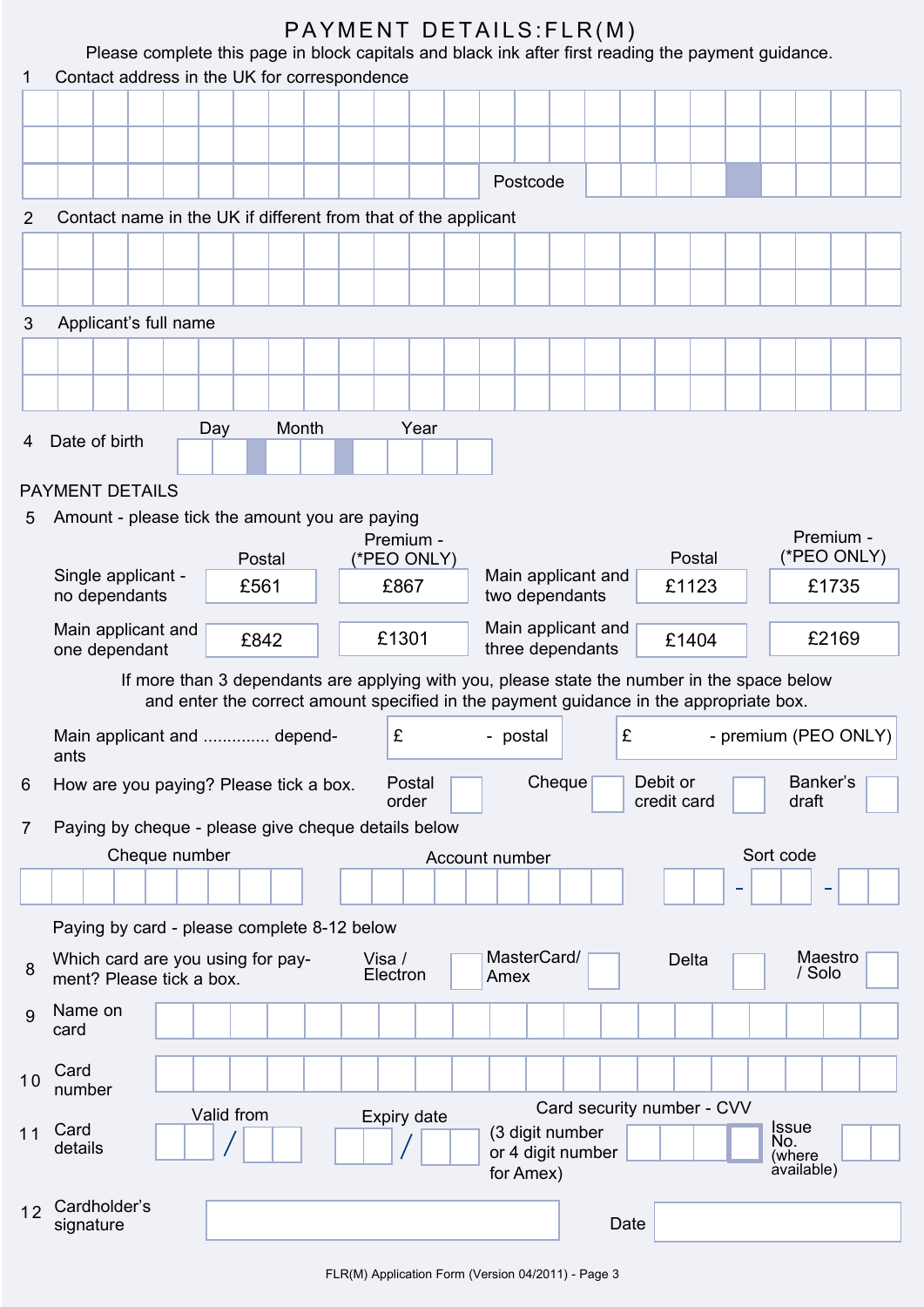# If you are producing a double-sided copy of

this application form, please include this page and make sure it falls on the reverse of the payment details page in the two-sided copy.

For administrative reasons, it's important that the rest of the form begins with Section 1 - Applicant's Details facing upwards.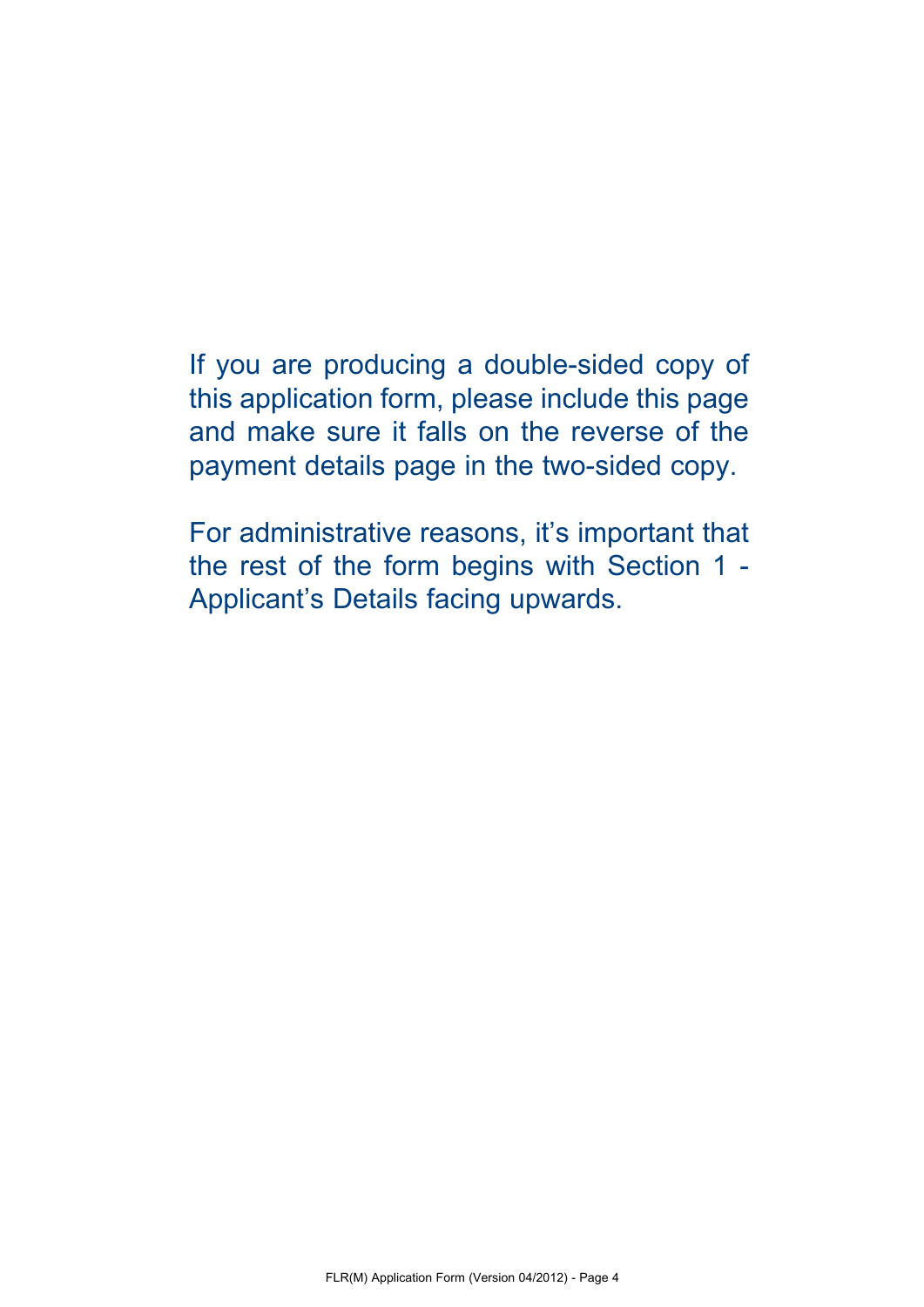|      | <b>Home Office</b>                                                  | For official use only - unique reference number | $\mathsf{FLR}(\mathsf{M})$                                                                                                                                                                                       |
|------|---------------------------------------------------------------------|-------------------------------------------------|------------------------------------------------------------------------------------------------------------------------------------------------------------------------------------------------------------------|
|      | <b>UK Border</b>                                                    |                                                 | <b>Version 04/2012</b>                                                                                                                                                                                           |
|      | <b>Agency</b>                                                       |                                                 | SECTION 1 - APPLICANT'S DETAILS                                                                                                                                                                                  |
|      |                                                                     |                                                 | It is mandatory to complete this section as required. Please note that this application will be invalid if you do not.                                                                                           |
| 1.1  | Your title - please tick                                            | If other, what is your title?                   | Photographs                                                                                                                                                                                                      |
| Mr   | Other<br>Mrs<br><b>Miss</b><br>Ms                                   |                                                 | You must provide two identical photographs of yourself with your<br>full name on the back of each one. Please place the photographs,                                                                             |
| 1.2  | Your gender - please tick                                           | Female<br>Male                                  | together with that of your partner and those of any children under<br>18 included in section 3, in a small sealed envelope and attach it<br>across this space with a staple or paper clip at the right-hand side |
| 1.3  | Day<br>Month<br>Your date                                           | Year                                            | of the page/envelope.                                                                                                                                                                                            |
|      | of birth                                                            |                                                 | Please make sure that the staple or paper clip does not damage<br>or mark the photographs. All photographs must be as specified in                                                                               |
| 1.4  | Your full name as in your passport or travel document               |                                                 | the separate photograph guidance.                                                                                                                                                                                |
|      |                                                                     |                                                 |                                                                                                                                                                                                                  |
|      |                                                                     |                                                 |                                                                                                                                                                                                                  |
| 1.5  | Surname or family name                                              |                                                 |                                                                                                                                                                                                                  |
|      |                                                                     |                                                 |                                                                                                                                                                                                                  |
| 1.6  | Any other name(s) by which you are or have been known               |                                                 |                                                                                                                                                                                                                  |
|      |                                                                     |                                                 |                                                                                                                                                                                                                  |
|      |                                                                     |                                                 |                                                                                                                                                                                                                  |
| 1.7  | Nationality                                                         |                                                 |                                                                                                                                                                                                                  |
|      |                                                                     |                                                 |                                                                                                                                                                                                                  |
| 1.8  | Place of birth - town or city and country                           |                                                 |                                                                                                                                                                                                                  |
|      |                                                                     |                                                 |                                                                                                                                                                                                                  |
| 1.9  | Passport or travel document number                                  |                                                 | 1.10 Home Office reference if you have one                                                                                                                                                                       |
|      |                                                                     |                                                 |                                                                                                                                                                                                                  |
| 1.11 | National insurance number if you have one                           |                                                 |                                                                                                                                                                                                                  |
|      | 1.12 Your UK address - please inform us immediately if this changes |                                                 |                                                                                                                                                                                                                  |
|      |                                                                     |                                                 |                                                                                                                                                                                                                  |
|      |                                                                     |                                                 |                                                                                                                                                                                                                  |
|      |                                                                     |                                                 |                                                                                                                                                                                                                  |
|      |                                                                     |                                                 | Postcode                                                                                                                                                                                                         |
| 1.13 | Your daytime telephone number                                       |                                                 | Your mobile telephone number if you have one                                                                                                                                                                     |
|      |                                                                     |                                                 |                                                                                                                                                                                                                  |
|      | 1.14 Your e-mail address if you have one                            |                                                 |                                                                                                                                                                                                                  |
|      |                                                                     |                                                 | 1.15 Name and address in the UK for all correspondence about your application if different from 1.12                                                                                                             |
|      |                                                                     |                                                 |                                                                                                                                                                                                                  |
|      |                                                                     |                                                 |                                                                                                                                                                                                                  |
|      |                                                                     |                                                 | Postcode                                                                                                                                                                                                         |
| 1.16 |                                                                     |                                                 | If you have completed 1.15 and the address is that of your immigration adviser, please state their Office of the Immigration                                                                                     |
|      | Services Commissioner (OISC) number                                 |                                                 |                                                                                                                                                                                                                  |
|      |                                                                     |                                                 |                                                                                                                                                                                                                  |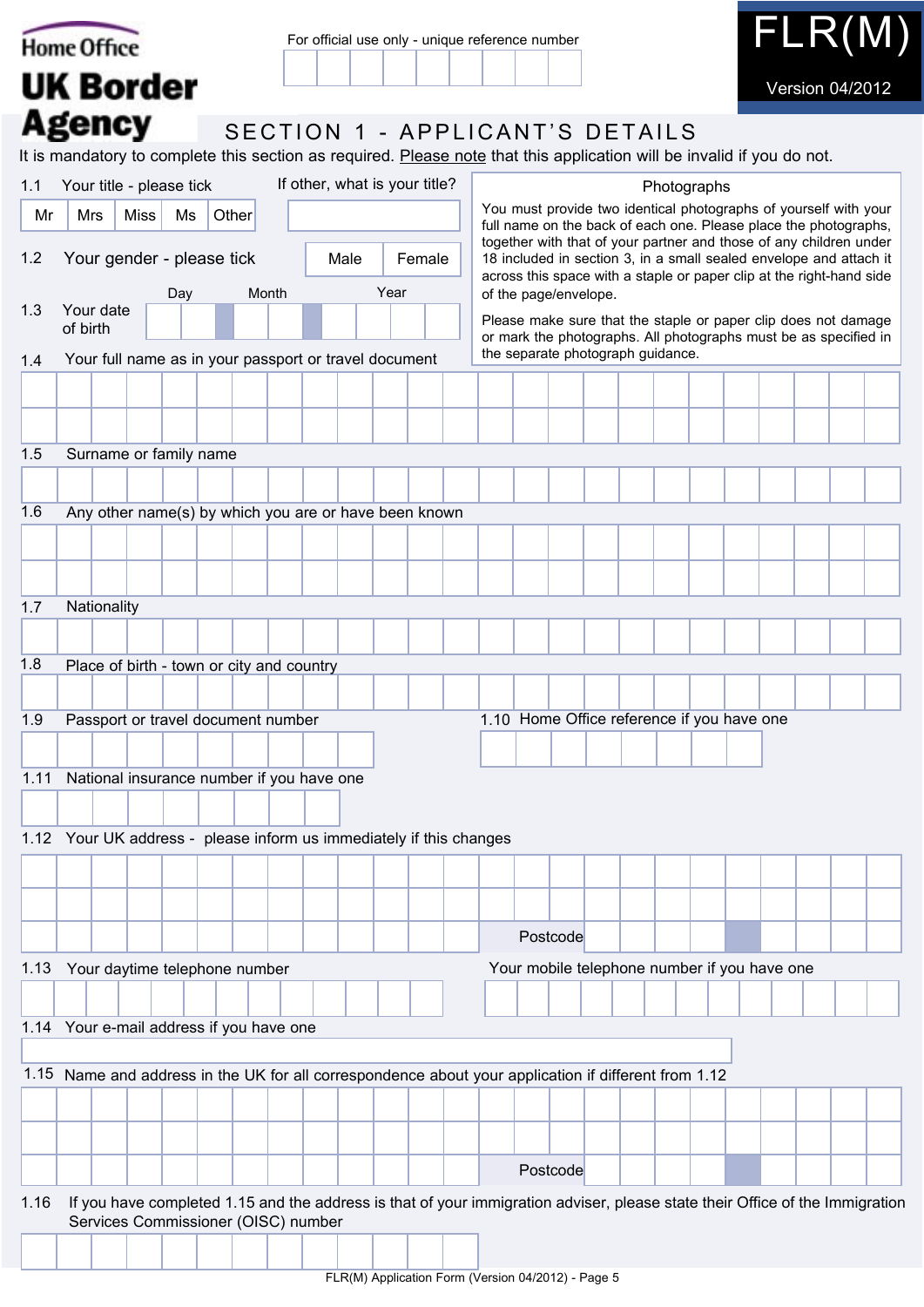## SECTION 2 - YOUR PARTNER'S DETAILS

"Partner" means your spouse, civil partner, unmarried or same-sex partner.

|             |  | Your partner's full name                     |                                |                            |                                                                                          |     |        |       |  |               |      |                   |  |      |                      |  |
|-------------|--|----------------------------------------------|--------------------------------|----------------------------|------------------------------------------------------------------------------------------|-----|--------|-------|--|---------------|------|-------------------|--|------|----------------------|--|
|             |  |                                              |                                |                            |                                                                                          |     |        |       |  |               |      |                   |  |      |                      |  |
|             |  |                                              |                                |                            |                                                                                          |     |        |       |  |               |      |                   |  |      |                      |  |
|             |  |                                              |                                |                            |                                                                                          |     |        |       |  |               |      |                   |  |      |                      |  |
|             |  |                                              |                                |                            | Name at birth if different and / or any other names by which he/she is or has been known |     |        |       |  |               |      |                   |  |      |                      |  |
|             |  |                                              |                                |                            |                                                                                          |     |        |       |  |               |      |                   |  |      |                      |  |
|             |  |                                              |                                |                            |                                                                                          |     |        |       |  |               |      |                   |  |      |                      |  |
| Nationality |  |                                              |                                |                            |                                                                                          |     |        |       |  |               |      |                   |  |      |                      |  |
|             |  |                                              |                                |                            |                                                                                          |     |        |       |  |               |      |                   |  |      |                      |  |
|             |  |                                              |                                |                            |                                                                                          |     |        |       |  |               |      |                   |  |      |                      |  |
|             |  | Photograph                                   |                                |                            |                                                                                          | Day |        | Month |  |               | Year |                   |  |      | Gender - please tick |  |
|             |  | You must provide one                         | photograph of your partner.    | Date of birth              |                                                                                          |     |        |       |  |               |      |                   |  | Male | Female               |  |
|             |  |                                              |                                |                            |                                                                                          |     |        |       |  |               |      |                   |  |      |                      |  |
|             |  | on the back of the                           | Write your partner's full name | Relationship to            | you - please tick                                                                        |     | Spouse |       |  | Civil partner |      | Unmarried partner |  |      | Same-sex partner     |  |
|             |  | photograph and enclose                       |                                |                            |                                                                                          |     |        |       |  |               |      |                   |  |      |                      |  |
|             |  | it in an envelope                            |                                | How long has               |                                                                                          |     |        |       |  |               |      |                   |  |      |                      |  |
|             |  | attached to section 1<br>as instructed there |                                | he/she lived in<br>the UK? |                                                                                          |     |        |       |  |               |      |                   |  |      |                      |  |
|             |  |                                              |                                |                            |                                                                                          |     |        |       |  |               |      |                   |  |      |                      |  |

## SECTION 3 - CHILDREN UNDER 18 WHO ARE ALSO APPLYING

If you have any children under 18 who are living with you in the UK and who are applying with you for an extension of stay as your dependants, it is mandatory to complete this section as required. Please note that this application will be invalid if you do not.

If more than 2 children are applying, please give their details on a photocopy of this page, enclose it with this form and place the photographs in a sealed envelope attached to section 1 as instructed there.

Children aged 18 or over must apply separately.

| Child's full name                         |                                   |     |       |      |                              |  |                      |        |  |
|-------------------------------------------|-----------------------------------|-----|-------|------|------------------------------|--|----------------------|--------|--|
|                                           |                                   |     |       |      |                              |  |                      |        |  |
|                                           |                                   |     |       |      |                              |  |                      |        |  |
| Nationality                               |                                   |     |       |      |                              |  |                      |        |  |
|                                           |                                   |     |       |      |                              |  |                      |        |  |
| Place of birth - town or city and country |                                   |     |       |      |                              |  |                      |        |  |
|                                           |                                   |     |       |      |                              |  |                      |        |  |
|                                           |                                   |     |       |      |                              |  |                      |        |  |
|                                           |                                   |     |       |      |                              |  |                      |        |  |
| Photographs                               |                                   | Day | Month | Year |                              |  | Gender - please tick |        |  |
| You must provide two                      | Date of birth                     |     |       |      |                              |  | Male                 | Female |  |
| identical photographs of                  |                                   |     |       |      |                              |  |                      |        |  |
| each child who is applying.               | Relationship to you               |     |       |      | Relationship to your partner |  |                      |        |  |
| Write the child's full name               |                                   |     |       |      |                              |  |                      |        |  |
| on the back of each                       |                                   |     |       |      |                              |  |                      |        |  |
| photograph and enclose                    |                                   |     |       |      |                              |  |                      |        |  |
| both photographs in an                    | Who pays for the child's support? |     |       |      |                              |  |                      |        |  |
| envelope attached to                      |                                   |     |       |      |                              |  |                      |        |  |
| section 1 as<br>instructed there.         |                                   |     |       |      |                              |  |                      |        |  |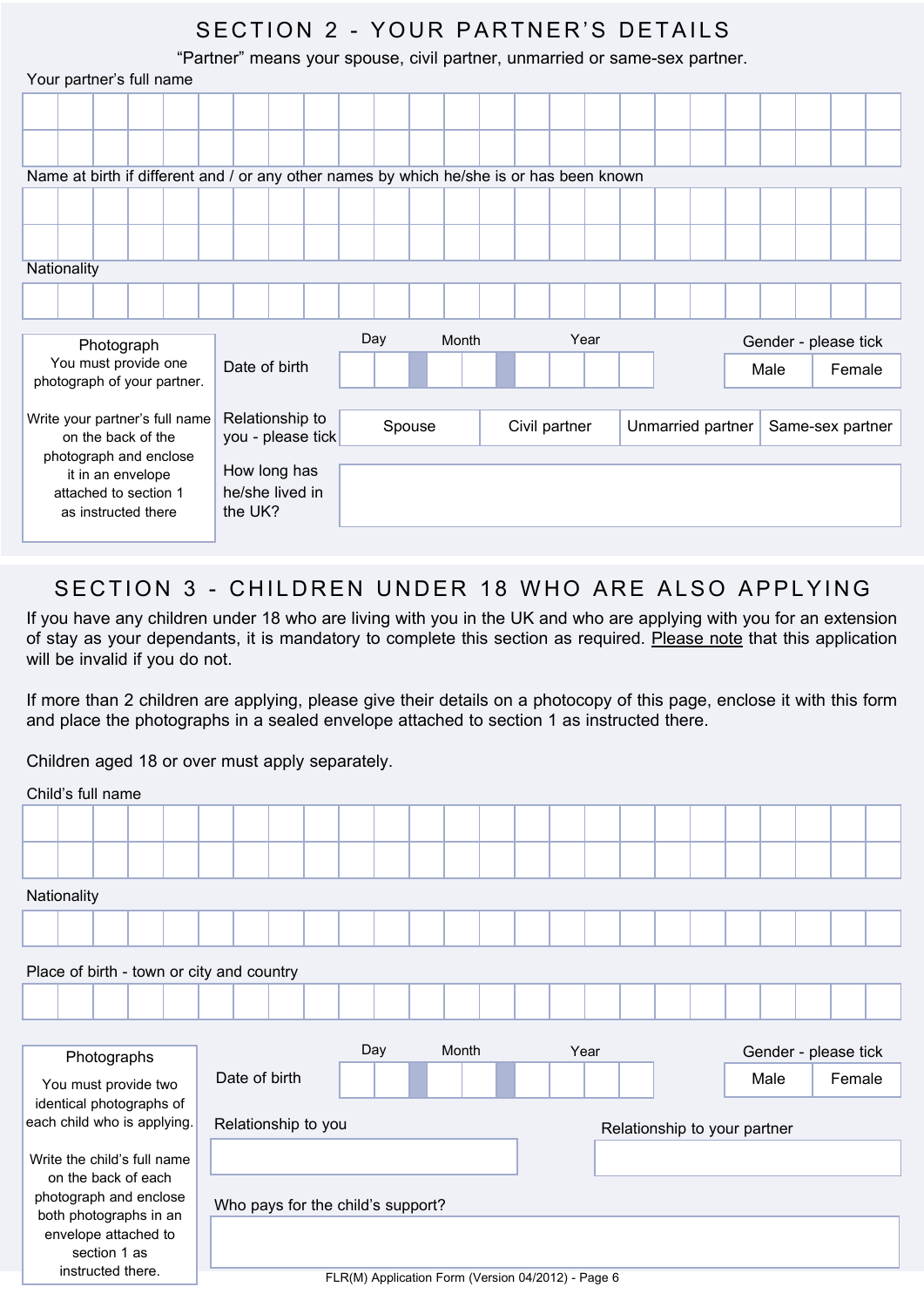## SECTION 3 - CHILDREN UNDER 18

| Child's full name                                                                             |                                   |     |       |      |                              |  |      |                      |
|-----------------------------------------------------------------------------------------------|-----------------------------------|-----|-------|------|------------------------------|--|------|----------------------|
|                                                                                               |                                   |     |       |      |                              |  |      |                      |
|                                                                                               |                                   |     |       |      |                              |  |      |                      |
| Nationality                                                                                   |                                   |     |       |      |                              |  |      |                      |
|                                                                                               |                                   |     |       |      |                              |  |      |                      |
| Place of birth - town or city and country                                                     |                                   |     |       |      |                              |  |      |                      |
|                                                                                               |                                   |     |       |      |                              |  |      |                      |
|                                                                                               |                                   |     |       |      |                              |  |      |                      |
|                                                                                               |                                   |     | Month | Year |                              |  |      | Gender - please tick |
| Photographs                                                                                   | Date of birth                     | Day |       |      |                              |  | Male | Female               |
| You must provide two<br>identical photographs of<br>each child who is applying.               | Relationship to you               |     |       |      | Relationship to your partner |  |      |                      |
| Write the child's full name                                                                   |                                   |     |       |      |                              |  |      |                      |
| on the back of each<br>photograph and enclose<br>them in an envelope<br>attached to section 1 | Who pays for the child's support? |     |       |      |                              |  |      |                      |

## SECTION 4 - WHICH CATEGORY?

Please tick a box below to show us the category in which you are applying for an extension of stay in the UK and to confirm that you are also applying for a biometric immigration document.

Spouse of a person present and settled in the UK and biometric immigration document

Unmarried partner of a person present and settled in the UK and biometric immigration document

Civil partner of a person present and settled in the UK and biometric immigration document

Same-sex partner of a person present and settled in the UK and biometric immigration document

| 4.1 Is this the first time you have applied for a visa or extension of stay in one of the above categories | Yes | Nc |
|------------------------------------------------------------------------------------------------------------|-----|----|
| (but not as a fiance(e) or proposed civil partner) with your current partner?                              |     |    |

If you have answered yes, go to section 5.

If you have answered no to question 4.1, tick a box below to show us why you are applying for an extension of stay rather than indefinite leave to remain and, if necessary, give further details in a letter and enclose this with your application.

- a) You delayed your travel to the UK by more than 3 months after the issue of a visa, and have not yet completed a period of 24 months in one of the above categories.
- b) You need time to obtain a relevant qualification showing your knowledge of the English language and life in the UK.
- c) Personal circumstances to do with your relationship with your partner.
- d) Other please explain in a covering letter.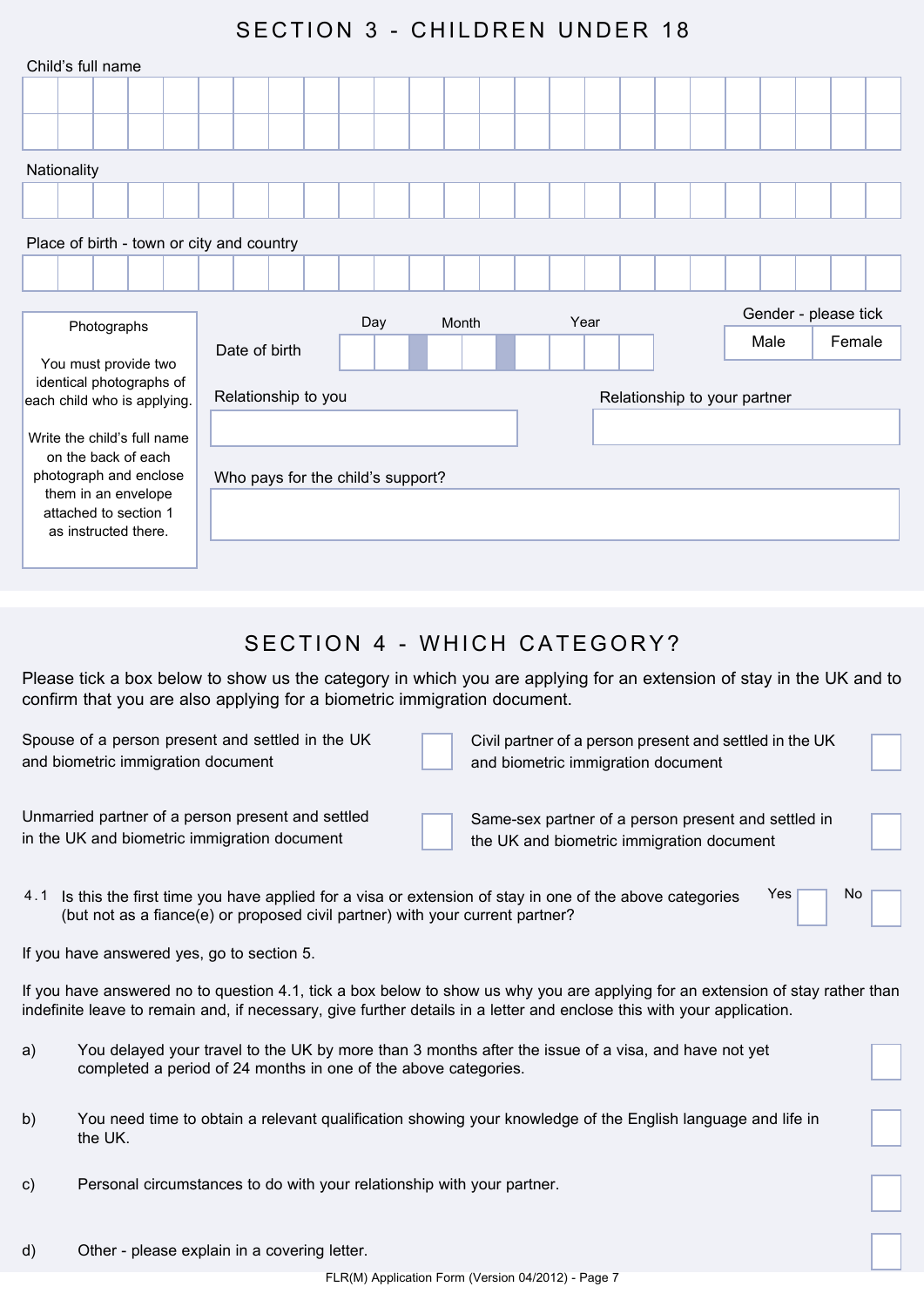## SECTION 5 - ENGLISH LANGUAGE REQUIREMENT

From 29 November 2010, a person who applies to enter or remain in the UK as a spouse, civil partner, fiancé(e), or proposed civil partner, unmarried partner or same sex partner of a British citizen or person settled in the UK is, unless they are exempted from the requirement, required to show that they can speak and understand English. If you are not a national of a majority English-speaking country (see Note 1 below) you will need to pass an acceptable English language test with a test provider approved by the UK Border Agency for this purpose (see Note 3 below), or to produce specified evidence that you have an academic qualification which is deemed to meet the recognised standard of a Bachelor's degree in the UK (see Note 2 below)

|                     | 5.1 Are you aged 65 or over?                                                                                                                                                                                                                                                                                                                     | Yes<br><b>No</b> |
|---------------------|--------------------------------------------------------------------------------------------------------------------------------------------------------------------------------------------------------------------------------------------------------------------------------------------------------------------------------------------------|------------------|
|                     | If you have answered yes, go to section 6. If you have answered no, continue below.                                                                                                                                                                                                                                                              |                  |
|                     | 5.2 Are you a national of a majority English-speaking country?                                                                                                                                                                                                                                                                                   | Yes<br>No        |
| Note 1              |                                                                                                                                                                                                                                                                                                                                                  |                  |
| speaking countries. | If you are a national of a listed majority English-speaking country, under the Immigration Rules you are consid-<br>ered to have met the English language requirement and will not need to take an English language test. Please<br>see section 21(c) of the FLR (M) Guidance Notes for the list of countries considered to be majority English- |                  |
|                     | If you have answered yes to 5.2, go to section 6. If you have answered no, continue below.                                                                                                                                                                                                                                                       |                  |
|                     | 5.3 Do you have one of the following;                                                                                                                                                                                                                                                                                                            |                  |
| a)                  | an academic qualification deemed equivalent to a Bachelor's Degree in the UK obtained from an<br>educational establishment in one of the specified countries (see Section 21c of FLR(M) guidance<br>notes for further information)                                                                                                               | <b>No</b><br>Yes |
| b)                  | an academic qualification deemed equivalent to a Bachelor's Degree in the UK and which the<br>National Academic Recognition Information Centre for the UK (UK NARIC) has has confirmed as<br>being taught or researched in English.                                                                                                              | Yes<br><b>No</b> |
|                     |                                                                                                                                                                                                                                                                                                                                                  |                  |

c) an academic qualification deemed equivalent to a Bachelor's Degree in the UK for which you can provide evidence to show that the qualification was taught or researched in English.

## $Yes$   $\neg$  No

#### Note 2

If you have answered "yes" to 5.3 a, b or c, and have specified evidence to substantiate that you have such an academic qualification, then under the Immigration Rules you are considered to have met the English language requirement and will not need to take an English language test. Please see section 21(c) of the FLR (M) Guidance notes for a definition of academic qualifications taught in English.

If you have answered yes to 5.3 a, b or c, please give details of your academic qualification here. If you have answered no, please continue below.

#### Qualification obtained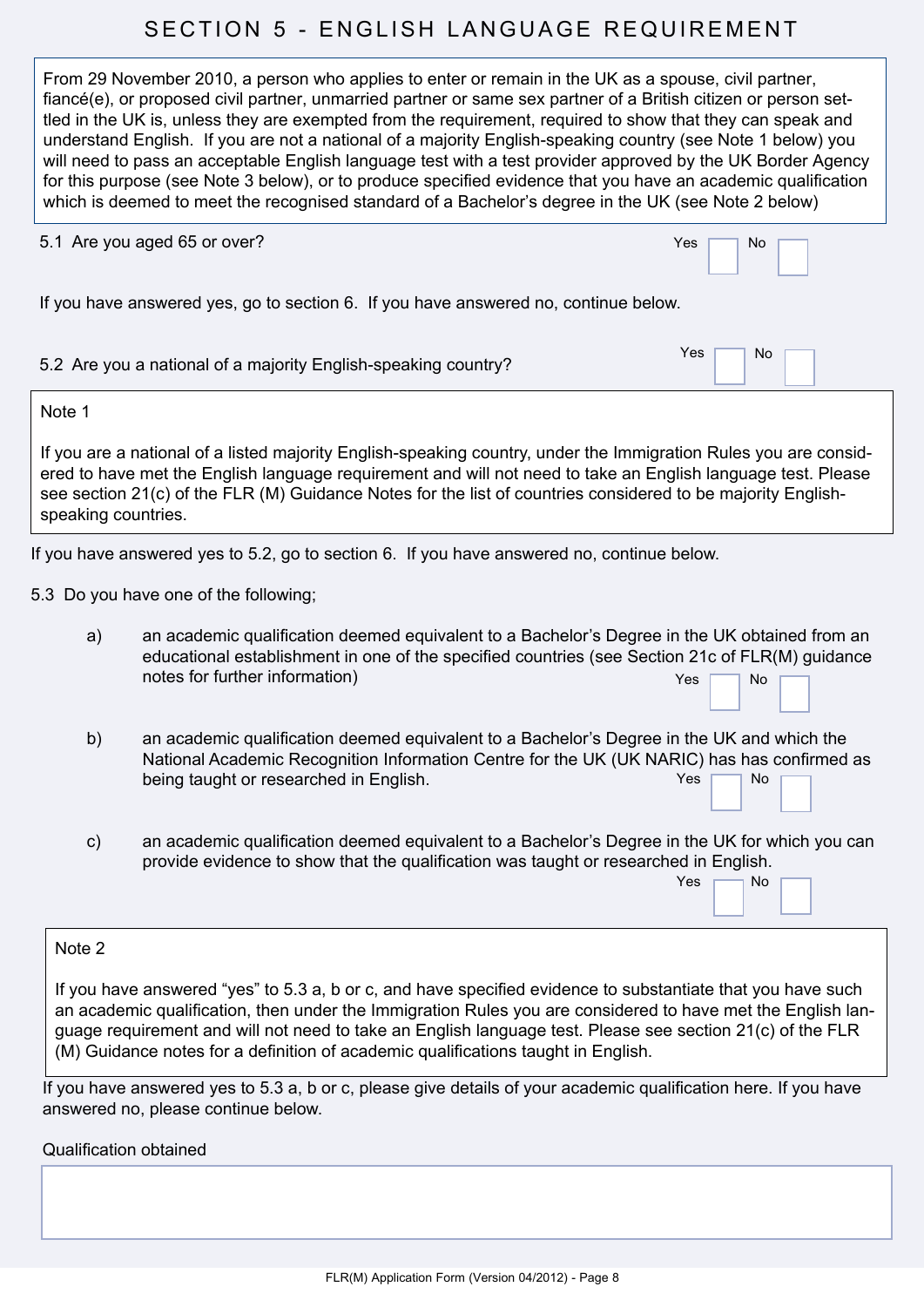## SECTION 5 - ENGLISH LANGUAGE REQUIREMENT

#### **Subject**

Awarding Institution

Country of Study

Length of course (years)

Year of award

If you are claiming an exemption from the English language requirement on the basis of an academic qualification taught in English, please submit evidence of this qualification with your application. Please see Section 11 of this form for more information.

Go to Section 6

5.4 Have you passed an acceptable English language test provided by a test provider approved by the UK Border Agency for this purpose and enclosed the original certificate with your application?  $Y_{\text{es}}$ 

#### Note 3

Please refer to section 21(e) of the FLR (M) Guidance notes for information on acceptable English language tests and approved test providers.

If you have answered yes to 5.4, go to section 6. If you have answered no, continue below.

| $5.5\,$ | Are you claiming an exemption from the English language requirement because a physical or mental |  |  |       |      |  |
|---------|--------------------------------------------------------------------------------------------------|--|--|-------|------|--|
|         | condition prevents you from taking an English language test? See note 4.                         |  |  | Yes Γ | No F |  |

#### Note 4

If you are claiming exemption, you must provide a qualified doctor's letter or similar satisfactory evidence to show why your condition prevents you from being able to meet the English language requirement. An exemption will only be agreed where such satisfactory evidence has been provided.

5.6 Are you claiming an exemption from the English Language requirement because exceptional compassionate circumstances prevent you from taking an English language test?  $Yes \frown$  No

| If you have answered "yes" to 5.6, please explain below how your circumstances prevent you |  |
|--------------------------------------------------------------------------------------------|--|
| from taking an English language test. Continue on a separate sheet of paper if necessary.  |  |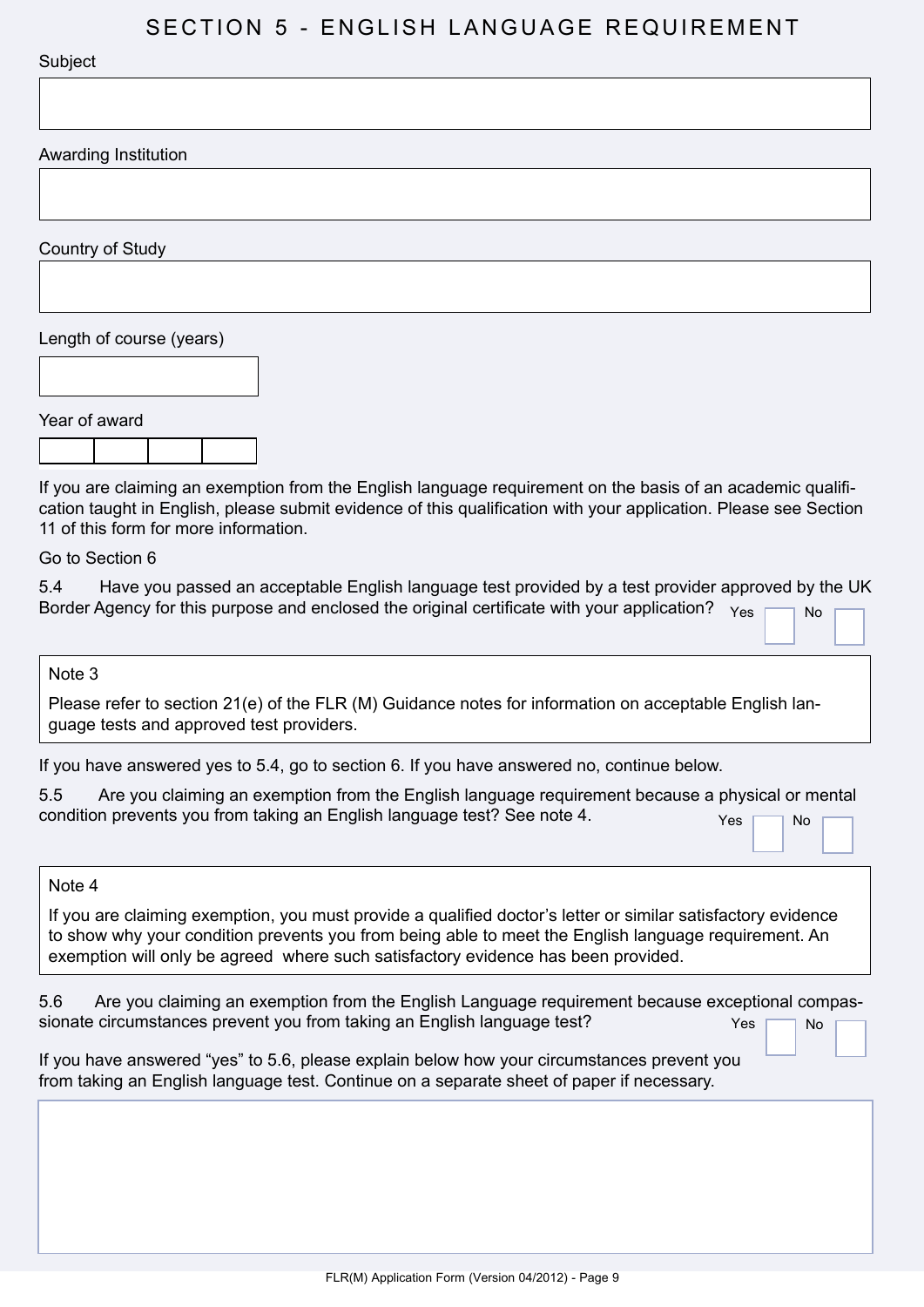## SECTION 6 - BIOMETRIC RESIDENCE PERMIT

It is mandatory to complete this section as required. Please note that this application will be invalid if you do not do so.

See Note 1 about Biometric Residence Permits.

Note 1 In accordance with regulations 3 and 4 of the Immigration (Biometric Registration) (Amendment) Regulations 2009, anyone applying for an extension of stay in the UK in the categories for which this application form is specified must also apply for a biometric immigration document, otherwise known as a Biometric Residence Permit. This also applies to applications at the same time by any dependants of the main applicant. For information about Biometric Residence Permits, please see the separate FLR(M) guidance notes, which you should read before completing this form.

6.1 Have you used any name(s) other than the one given at 1.4 in section 1 of this application form in previous UK immigration applications made in the UK or abroad?  $Yes$   $\neg$  No

If yes, go to 6.2. If no, go to 6.3.

6.2 Please give the details specified below. The name in each case should be that in which the application was made. If you need more space, continue on a separate sheet and enclose it with this application form.

| The name in which you<br>made the application | Date of<br>application | Country in which<br>application was made | British diplomatic post<br>if application made abroad |
|-----------------------------------------------|------------------------|------------------------------------------|-------------------------------------------------------|
|                                               |                        |                                          |                                                       |
|                                               |                        |                                          |                                                       |

6.3 Have you had your fingerprints taken as part of a previous UK immigration application made in the UK or abroad? Yes **No** 

If yes, go to 6.4. If no, go to 6.5.

6.4 Please give the details specified below in each case. If you need more space, continue on a separate sheet and enclose it with this application form.

| The name in which your<br>fingerprints were taken | Date on which<br>they were taken | Place at which<br>they were taken | British diplomatic post<br>if they were taken abroad |
|---------------------------------------------------|----------------------------------|-----------------------------------|------------------------------------------------------|
|                                                   |                                  |                                   |                                                      |
|                                                   |                                  |                                   |                                                      |

Children under 18 applying with you

6.5 Are any children under 18 applying with you? Yes No

Yes No

If yes, go to 6.6. If no, go to section 7.

| 6.6 Have any of the children under 18 applying with you used any name(s) other than the    |
|--------------------------------------------------------------------------------------------|
| one(s) given in section 3 of this application form in previous UK immigration applications |
| made in the UK or abroad?                                                                  |

If yes, go to 6.7. If no, go to 6.8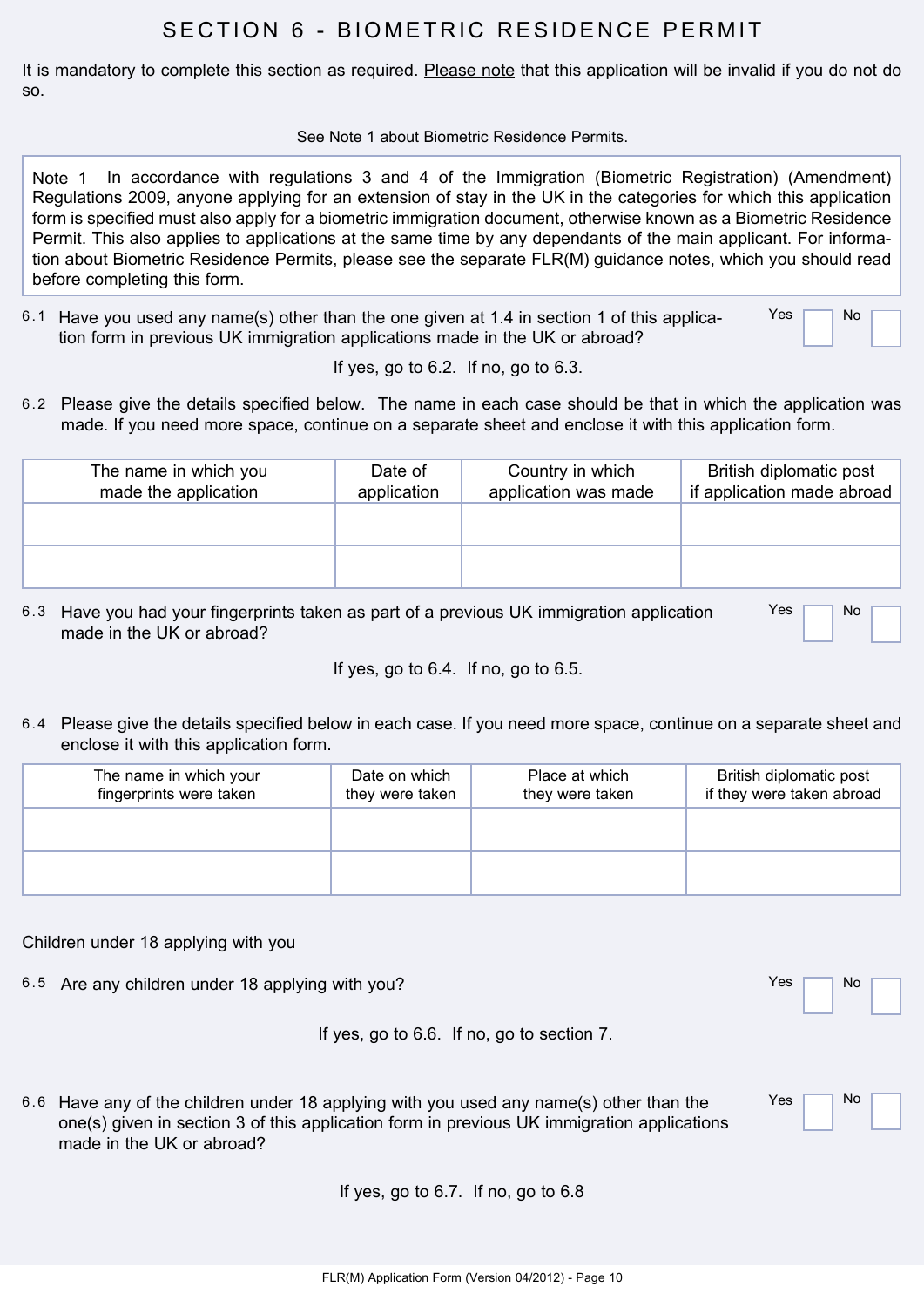## SECTION 6 - BIOMETRIC RESIDENCE PERMITS

6.7 Please give the details specified below. The name in each case should be that in which the application was made. If you need more space, continue on a separate sheet and enclose it with this application form.

| Child's full name | Date of<br>application | Country in which<br>application was made | British diplomatic post<br>if application made abroad |
|-------------------|------------------------|------------------------------------------|-------------------------------------------------------|
|                   |                        |                                          |                                                       |
|                   |                        |                                          |                                                       |
|                   |                        |                                          |                                                       |

6.8 Have any of the children under 18 applying with you had their fingerprints taken as part of a  $Yes$   $\Box$  No previous UK immigration application made in the UK or abroad?

If yes, go to 6.9. If no, go to 6.10.

6.9 Please give the details specified below in each case. If you need more space, continue on a separate sheet and enclose it with this application form.

| The name in which the child's<br>fingerprints were taken | Date on which<br>they were taken | Place at which<br>they were taken | British diplomatic post<br>if they were taken abroad |
|----------------------------------------------------------|----------------------------------|-----------------------------------|------------------------------------------------------|
|                                                          |                                  |                                   |                                                      |
|                                                          |                                  |                                   |                                                      |
|                                                          |                                  |                                   |                                                      |

#### Children under 16 applying with you

- 6.10 If any children under the age of 16 are applying with you, will you be accompanying them  $\bigcap_{i=1}^{\infty}$  No when they have their fingerprints and/or photograph taken?
- 6.11 If the answer to 6.10 is no, please explain the reason below and provide details of the responsible adult who will be accompanying the child(ren). See Note 2.

| Name of responsible adult | Date of birth | Place of birth | Relationship to child(ren) |
|---------------------------|---------------|----------------|----------------------------|
|                           |               |                |                            |
|                           |               |                |                            |

Note 2 Under the biometric registration regulations, any child under the age of 16 who is required to apply for a biometric immigration document must have their fingerprints and/or a photograph taken in the presence of a responsible adult who is the child's parent or guardian, or another person who for the time being takes responsibility for the child.

Where dependants of the main applicant are also required to apply for a biometric immigration document, all applicants will normally have their fingerprints and/or photograph taken on the same day. This means that you and any children applying with you will normally be expected to attend together. If there is any reason preventing you from accompanying any child under the age of 16, you must nominate the responsible adult who will be accompanying them.

The responsible adult accompanying any child under the age of 16 will need to provide an acceptable form of identification, such as a passport or driving licence. If that person is not the parent or guardian of the child, they must have a letter confirming that they are a responsible adult who has a close connection to the child and has been authorised to accompany him or her.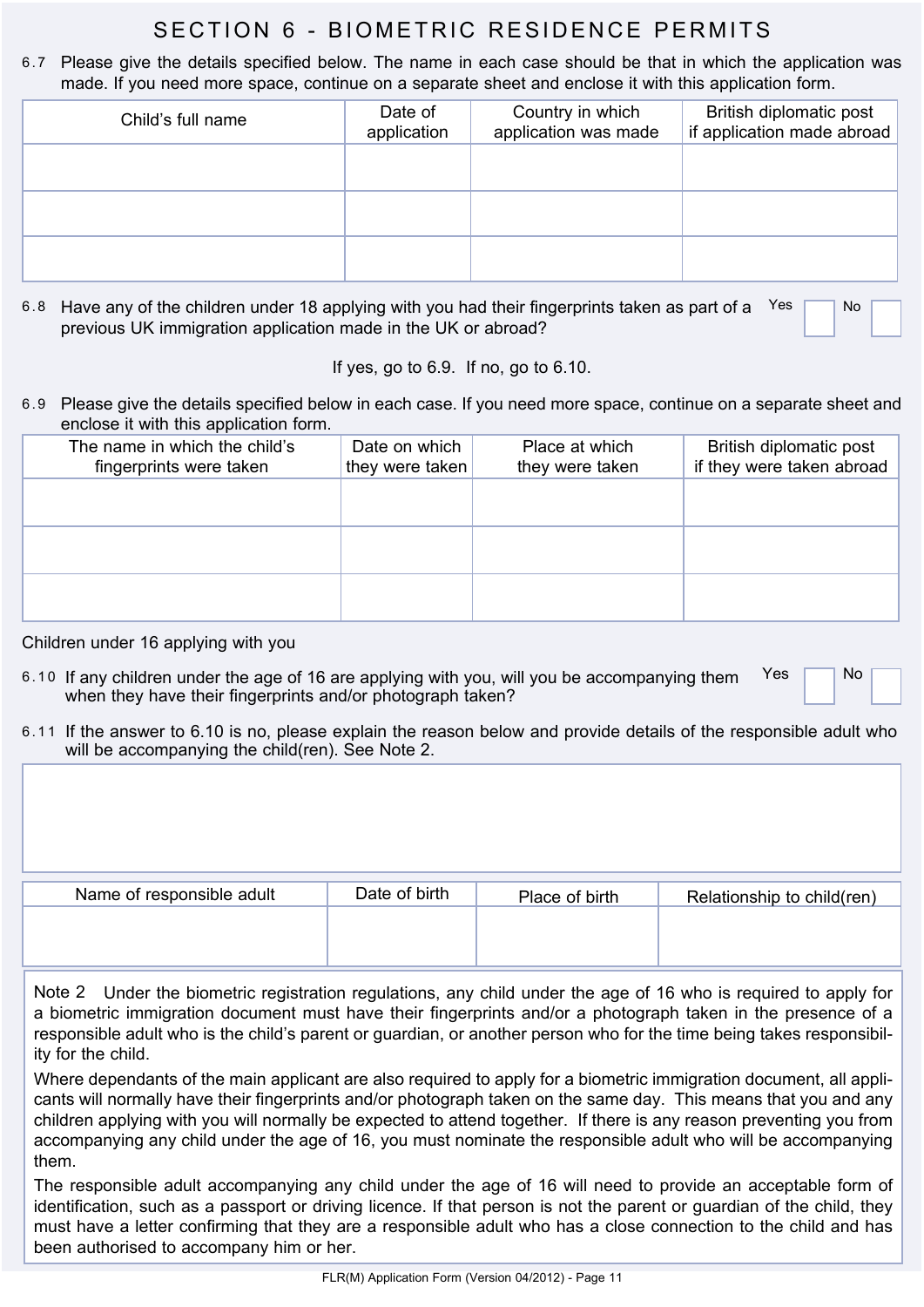## SECTION 7 - YOU AND YOUR PARTNER

| 7.1 Did you get an entry clearance as a spouse, civil partner, unmarried or same-sex |  |
|--------------------------------------------------------------------------------------|--|
| partner, fiancé(e) or proposed civil partner before entering the UK?                 |  |

Yes<sup>No</sup>

N<sub>o</sub>

If you have answered yes to question 7.1 go to section 8. If you have answered no to question 7.1 you must answer all the questions in this section.

| 7.2 Were you granted a Certificate of Approval for marriage or civil partnership? | Yes <b>F</b> |
|-----------------------------------------------------------------------------------|--------------|
|                                                                                   |              |

 $7.3$  Please state the date and place of your wedding or civil partnership ceremony.

7.4 Have you been married or in Yes No No Has your partner been mara civil partnership before?

ried or in a civil partnership before?

Yes<sup>No</sup>

#### 7.5 When did you meet your partner?

7.6 Where did you meet?

7.7 When did you decide to marry, form a civil partnership, live together in a relationship akin to marriage, or live together in a relationship akin to a civil partnership?

7.8 When did you start living together?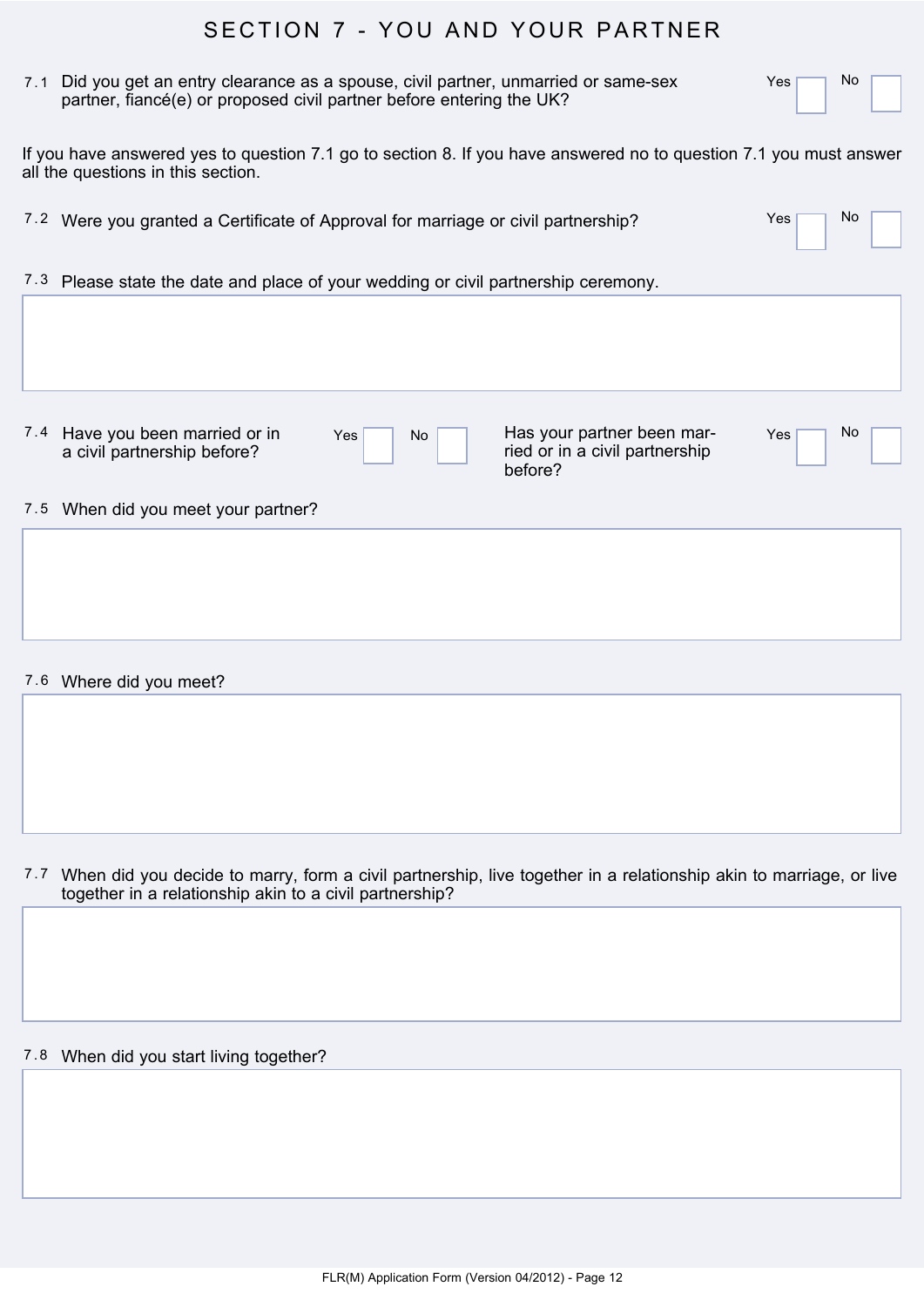## SECTION 8 - YOUR HOME AND FINANCES

| 8.1 | Is your<br>home in<br>the UK: | a) owned<br>by you, your<br>partner or<br>both?                                                     | b) rented from a local<br>authority or housing<br>association by you,<br>your partner or both? |     | c) privately<br>rented by you,<br>both? | your partner or     | d) owned or<br>rented by a<br>relative or<br>friend?                               | e) other?<br>Give details<br>below. |
|-----|-------------------------------|-----------------------------------------------------------------------------------------------------|------------------------------------------------------------------------------------------------|-----|-----------------------------------------|---------------------|------------------------------------------------------------------------------------|-------------------------------------|
|     |                               |                                                                                                     |                                                                                                |     |                                         |                     |                                                                                    |                                     |
| 8.2 | home?                         | Do you or your partner, or both,<br>pay any rent or mortgage for your                               |                                                                                                | Yes | <b>No</b>                               | pay each month?     | If so, how much do you                                                             | £                                   |
| 8.3 |                               | Are you working in the UK?                                                                          |                                                                                                | Yes | No                                      |                     | If so, what is your pay<br>each month after income<br>tax and other deductions?    | £                                   |
| 8.4 | UK?                           | Is your partner working in the                                                                      |                                                                                                | Yes | No                                      |                     | If so, what is his/her pay<br>each month after income<br>tax and other deductions? | £                                   |
| 8.5 |                               | Does a relative or friend of you or<br>your partner, or both of you, regu-<br>larly give you money? |                                                                                                | Yes | No                                      | receive each month? | If so, how much do you                                                             | £                                   |
| 8.6 | any public funds?             | Are you or your partner receiving                                                                   |                                                                                                | Yes | No                                      |                     |                                                                                    |                                     |

The public funds which are relevant for the purposes of the Immigration Rules are listed below. If you have answered yes to question 8.6, you must tick the relevant box(es) to show which of these are being received.

|                                         | You | Your<br>partner |                                                           | You | Your<br>partner |
|-----------------------------------------|-----|-----------------|-----------------------------------------------------------|-----|-----------------|
| <b>Attendance Allowance</b>             |     |                 | Income-based Jobseeker's<br>Allowance                     |     |                 |
| Carer's Allowance                       |     |                 | Income Related Employment and<br><b>Support Allowance</b> |     |                 |
| <b>Child Benefit</b>                    |     |                 | Income Support                                            |     |                 |
| Child Tax Credit                        |     |                 | Severe Disablement<br>Allowance                           |     |                 |
| <b>Council Tax Benefit</b>              |     |                 | Social Fund Payment                                       |     |                 |
| <b>Disability Living Allowance</b>      |     |                 | <b>State Pension Credit</b>                               |     |                 |
| <b>Housing Benefit</b>                  |     |                 | <b>Working Tax Credit</b>                                 |     |                 |
| Housing or Homelessness assist-<br>ance |     |                 |                                                           |     |                 |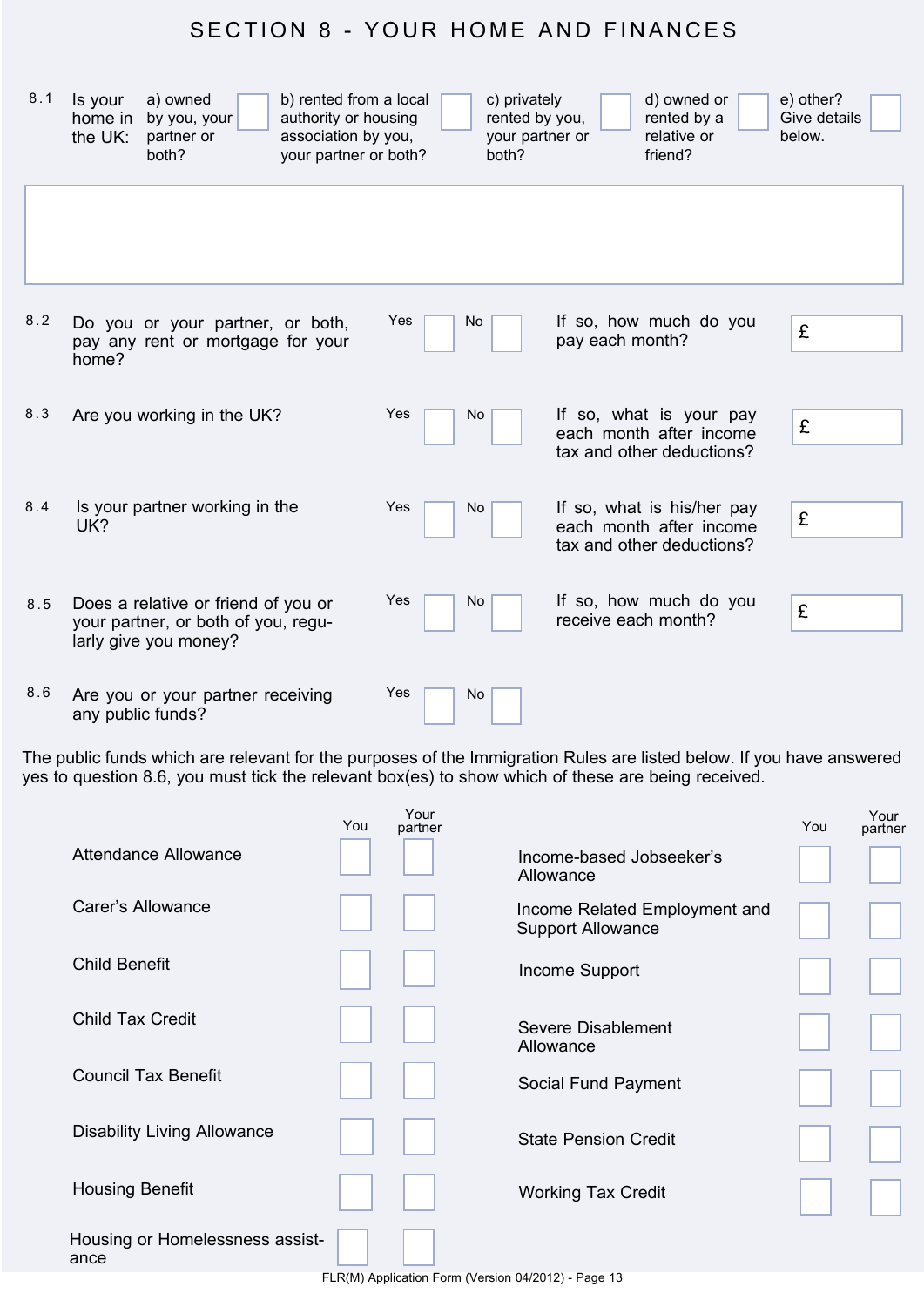## SECTION 9 - PERSONAL HISTORY

It is mandatory to complete this section as required. Please note that this application will be invalid If you do not.

You must answer every question in this section. It is an offence under Section 26(1)(c) of the Immigration Act 1971 to make a statement or representation which you know to be false or do not believe to be true. Information given will be checked with other agencies.

 $9.1$  Do you or any dependants who are applying with you have any criminal convictions in the UK or any other country (including traffic offences) or any civil judgments made against you?  $Yes$  No

If you have answered yes to question 9.1 above, give details below for each criminal conviction and/or civil judgment, starting with the most recent one - but first see Note 3 about criminal convictions.

Note 3 Convictions spent under the Rehabilitation of Offenders Act 1974 need not be disclosed. More information about the Act is given towards the end of this section.

Name(s) of person(s) convicted and/or against whom a civil judgment was made.

|  |  |  |  |  |  |  |  |  |  |  |  | ____ |
|--|--|--|--|--|--|--|--|--|--|--|--|------|
|  |  |  |  |  |  |  |  |  |  |  |  |      |
|  |  |  |  |  |  |  |  |  |  |  |  |      |
|  |  |  |  |  |  |  |  |  |  |  |  |      |

Nature of the criminal offence(s) and/or civil action(s) -give details on a separate sheet and enclose it with this form if you need more space.

Details, including date(s), of the sentence(s) and/or civil judgment(s) - give details on separate sheet and enclose it if you need more space.

Country or countries where the sentence(s) was/were passed or the civil judgment(s) was/were made.

|  |  | the contract of the contract of the | the contract of the contract of the | the contract of the contract of the contract of | the contract of the contract of the | the company of the company of the company |  |  |  |  |  |
|--|--|-------------------------------------|-------------------------------------|-------------------------------------------------|-------------------------------------|-------------------------------------------|--|--|--|--|--|

You must answer questions 9.2 to 9.7 below even if you have answered no to question 9.1. For help in answering these questions, please see the definitions on the next page.

- $\frac{9.2}{2}$  Have you or any dependants who are applying with you ever been charged in any country with a criminal offence for which you have not yet been tried in court?
- 9.3 In times of either peace or war have you or any dependants who are applying with you ever been involved, or suspected of involvement, in war crimes, crimes against humanity or genocide?

Have you or any dependants who are applying with you ever been involved in, supported or encouraged terrorist activities in any country?

9.4

9.7

|                | Have you or any dependants who are applying with you ever been a member of, or |
|----------------|--------------------------------------------------------------------------------|
| 9 <sub>5</sub> | given support to, an organisation which has been concerned in terrorism?       |

|     | Have you or any dependants who are applying with you ever, by any means           |
|-----|-----------------------------------------------------------------------------------|
| 9.6 | or medium, expressed views that justify or glorify terrorist violence or that may |
|     | encourage others to terrorist acts or other serious criminal acts?                |

Have you or any dependants who are applying with you ever engaged in any other activities which might indicate that you may not be considered to be persons of good character?

| Yes | No |  |
|-----|----|--|
| Yes | No |  |
| Yes | No |  |
| Yes | No |  |
| Yes | No |  |
| Yes | No |  |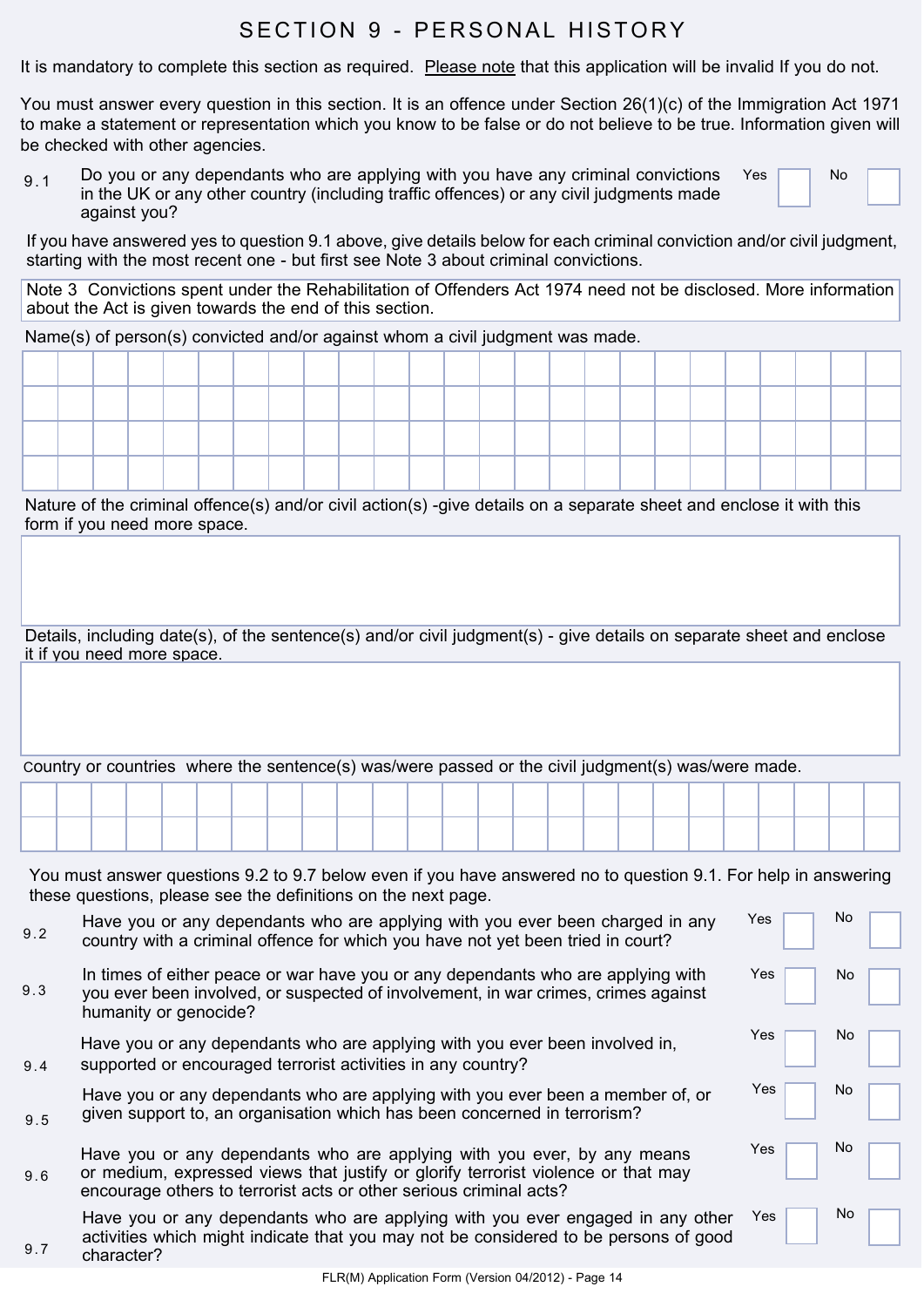## SECTION 9 - PERSONAL HISTORY

If you have answered yes to question 9.2, 9.3, 9.4, 9.5, 9.6 or 9.7 on the previous page, you must give further details in the space provided below. If you need more space, continue on a separate sheet and enclose it with this form.

#### REHABILITATION OF OFFENDERS ACT 1974

The Rehabilitation of Offenders Act 1974 enables criminal convictions to become 'spent' or ignored after a 'rehabilitation period'. The length of the rehabilitation period depends on the sentence given. For a custodial (prison) sentence the rehabilitation period is decided by the original sentence, not the time served. Prison sentences of more than two and a half years can never become spent and should always be disclosed. Further information on rehabilitation periods can be found at Nacro's Resettlement Plus Helpline on 020 7840 6464 or by obtaining a free copy of their leaflet on 020 7840 6427.

#### DEFINITIONS

For the purposes of answering questions 9.3 to 9.7, the following information provides guidance on actions which may constitute war crimes, crimes against humanity, genocide, or terrorist activities.

This guidance is not exhaustive. The full definitions of war crimes, crimes against humanity and genocide can be found in Schedule 8 of the International Criminal Court Act 2001 at [www.opsi.gov.uk/acts/](www.opsi.gov.uk/acts/acts2001/20010017) [acts2001/20010017](www.opsi.gov.uk/acts/acts2001/20010017) or purchased from The Stationery Office (telephone 0870 600 5522). It is your responsibility to satisfy yourself that you are familiar with the definitions and can answer the questions accurately on behalf of yourself and any dependants who are applying with you.

#### War crimes

Grave breaches of the Geneva Conventions committed during an armed conflict. This includes an internal armed conflict and an international armed conflict. The types of acts that may constitute a war crime include wilful killing, torture, extensive destruction of property not justified by military necessity, unlawful deportation, the intentional targeting of civilians and the taking of hostages.

#### Crimes against humanity

Acts committed at any time (not just during armed conflict) as part of a widespread or systematic attack, directed against any civilian population with knowledge of the attack. This would include offences such as murder, torture, rape, severe deprivation of liberty in violation of fundamental rules of international law and enforced disappearance of persons.

#### Genocide

Acts committed with intent to destroy, in whole or in part, a national, ethnical, racial or religious group.

#### Terrorist activities

Any act committed, or the threat of action, designed to influence a government or intimidate the public and made for the purposes of advancing a political, religious or ideological cause and that involves serious violence against a person; that may endanger another person's life; creates a serious risk to the health or safety of the public; involves serious damage to property; is designed to seriously disrupt or interfere with an electronic system.

#### Organisations concerned in terrorism

An organisation is concerned in terrorism if it commits or participates in acts of terrorism; prepares for terrorism; promotes or encourages terrorism (including the unlawful glorification of terrorism); or is otherwise concerned in terrorism.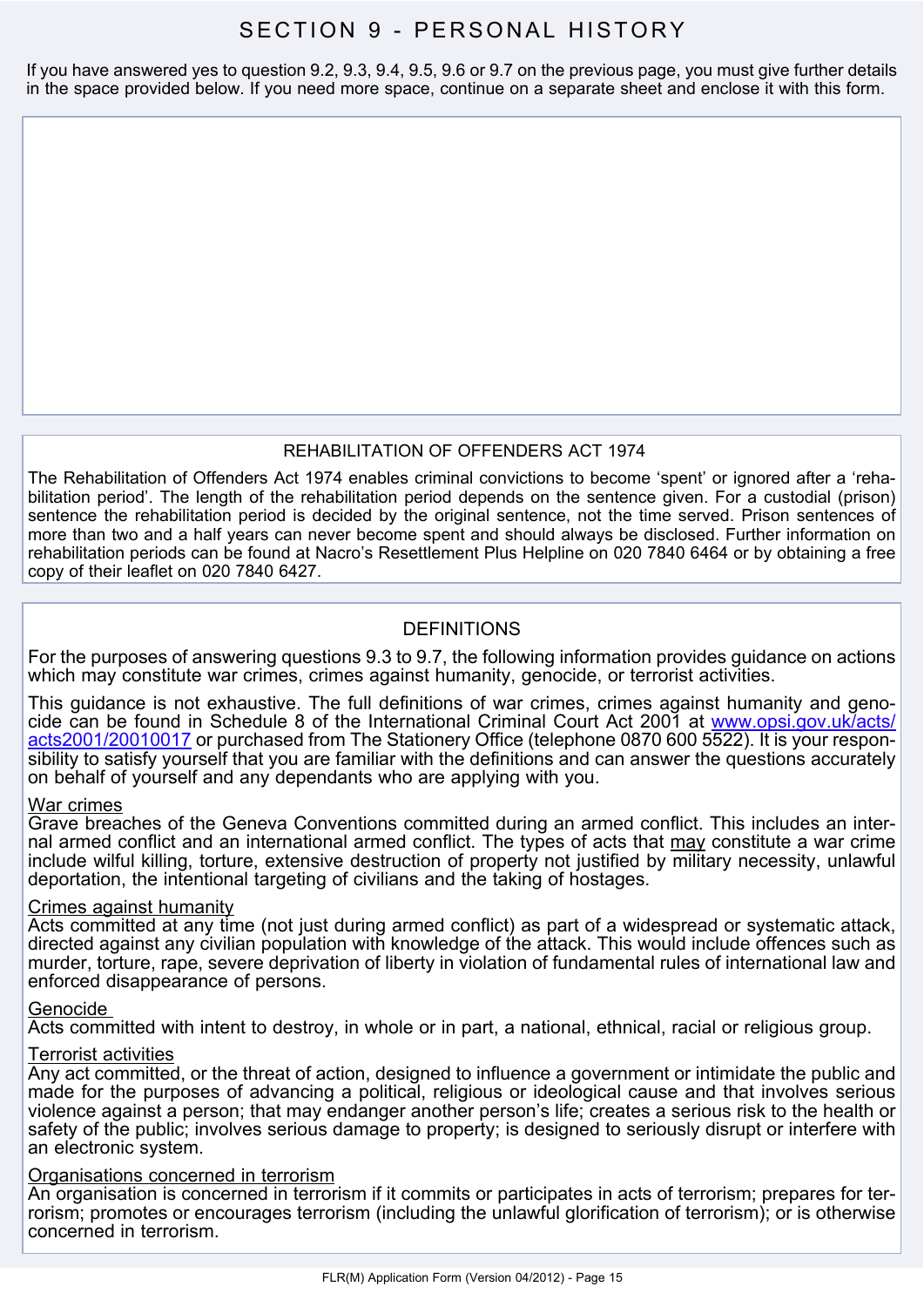## SECTION 10 - PHOTOGRAPHS

It is mandatory to provide the relevant photographs specified below, and for each photograph to comply with the mandatory format requirements specified in the separate photograph guidance provided with this form.

Please note that this application will be invalid if you do not provide the photographs or if they do not comply with the specified mandatory format requirements.

Tick the relevant boxes to confirm the photographs you are providing and enclose them in a small sealed envelope attached to section 1 as instructed there.

Two recent identical passport-size photographs of yourself with your full name written on the back of each photograph. Please see the separate photograph guidance on the approved format.

A recent passport-size photograph of your partner with their full name written on the back of the photograph.

Two recent identical passport-size photographs of each child under 18 included in section 3 and applying for an extension of stay with you with their full name written on the back of each photograph.

## S F C T I ON 11 - DO CUMENTS

You must provide the documents specified below which are relevant to your application. If you do not, we reserve the right to decide your application on the basis of the information and documents provided. Tick the relevant boxes to show the documents you are providing. They must be originals.

All applicants must provide the relevant documents specified in 11A . You must also provide the relevant documents specified in 11B or 11C for the category in which you are applying.

Please note that, in some cases, we may have to ask for other documents in addition to those specified in this form.

#### 11A All applicants

#### Passports and immigration documents

Your current passport or travel document. If you last entered the UK on a previous passport or travel document, please also provide this document if you have it.

The current passport(s) or travel document(s) for each child under 18 included in section 3 and applying for an extension of stay in the UK with you. If they last entered the UK on previous passport(s) or travel document(s), please also provide these documents if you have them.

Your Biometrics Residence Permit if you have been issued with one since entering the UK. See Note 4.

The Biometric Residence Permit for each child under 18 included in section 3 and applying for an extension of stay in the UK with you if they have been issued with them since entering the UK. See Note 4.

Note 4 Residence Permits have been issued to certain foreign nationals since 25 November 2008 when they have been given permission to remain in the UK. Unless reported lost or stolen, they should be enclosed with any application for further permission to remain in the UK.

Your police registration certificate if you have been asked to register with the police.

The police registration certificate(s) of each child under 18 included in section 3 and applying for an extension of stay in the UK with you if they have been asked to register with the police.

Children's birth certificates

A full birth certificate i.e. one which shows the parents' names for each child under 18 of your present marriage or civil partnership or relationship who is applying for an extension of stay in the UK with you.

FLR(M) Application Form (Version 04/2012) - Page 16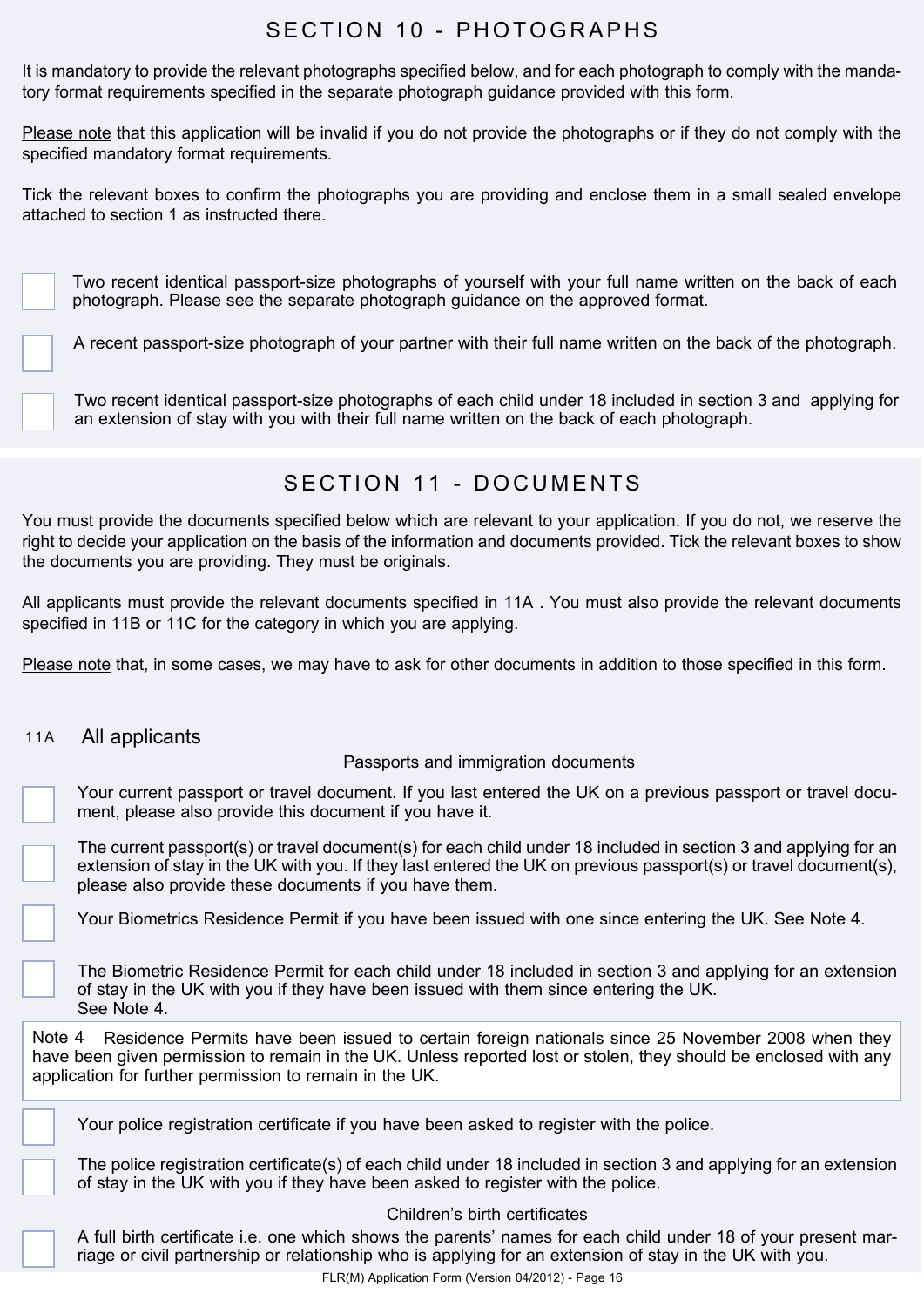## SECTION 11 - DOCUMENTS

#### Your finances

Evidence of your finances. Bank statements, building society savings books, pay slips or other formal documents as evidence of your and your partner's ability to maintain and accommodate yourselves and any dependants without recourse to public funds. See Note 5.

Note 5 We do not accept internet or cashpoint statements as evidence of finances. If you claim that a relative or friend is providing you with financial support (see question 8.5), in addition to evidence of your own finances, you must provide bank statements or other documents of the kind described above as evidence of their financial resources. The documents showing the finances available to you and to any person supporting you should cover at least the last 3 months.

#### English Language Requirement

If you are aged 64 or under, you must provide one of the following;

An original certificate showing that you have passed an acceptable English language test provided by a test provider approved by the UK Border Agency for this purpose; or

An original certificate showing that you have been awarded an appropriate acceptable academic qualification, showing your name, the title of the award, the date of the award and the name of the awarding institution; or

An academic transcript **and** an academic reference from the institution that awarded your academic qualification (See section 21(m) of FLR(M) guidance notes for further information)

A passport or travel document showing that you are a national of a majority English-speaking country;

Note: If you are unable to provide your passport or travel document, you may only submit other evidence of your nationality in certain circumstances.

These circumstances are;

- Where your passport has been lost or stolen
- Where your passport has expired and been returned to the relevant authorities, or
- Where the passport is with another part of the UK Border Agency.

In these circumstances, we can accept the following pieces of evidence as proof of nationality;

Your current national identity document;

An original letter from your Home Government or Embassy confirming your full name, date of birth and nationality.

If you are unable to provide your national passport, please explain the reason in the box below. Continue on a separate sheet of paper if necessary;

A doctor's letter or similar document if you are claiming exemption from taking the English language test because of a mental or physical condition.;

Any satisfactory evidence you wish to submit in support of your request to be exempted from the English language requirement on the basis of exceptional compassionate circumstances.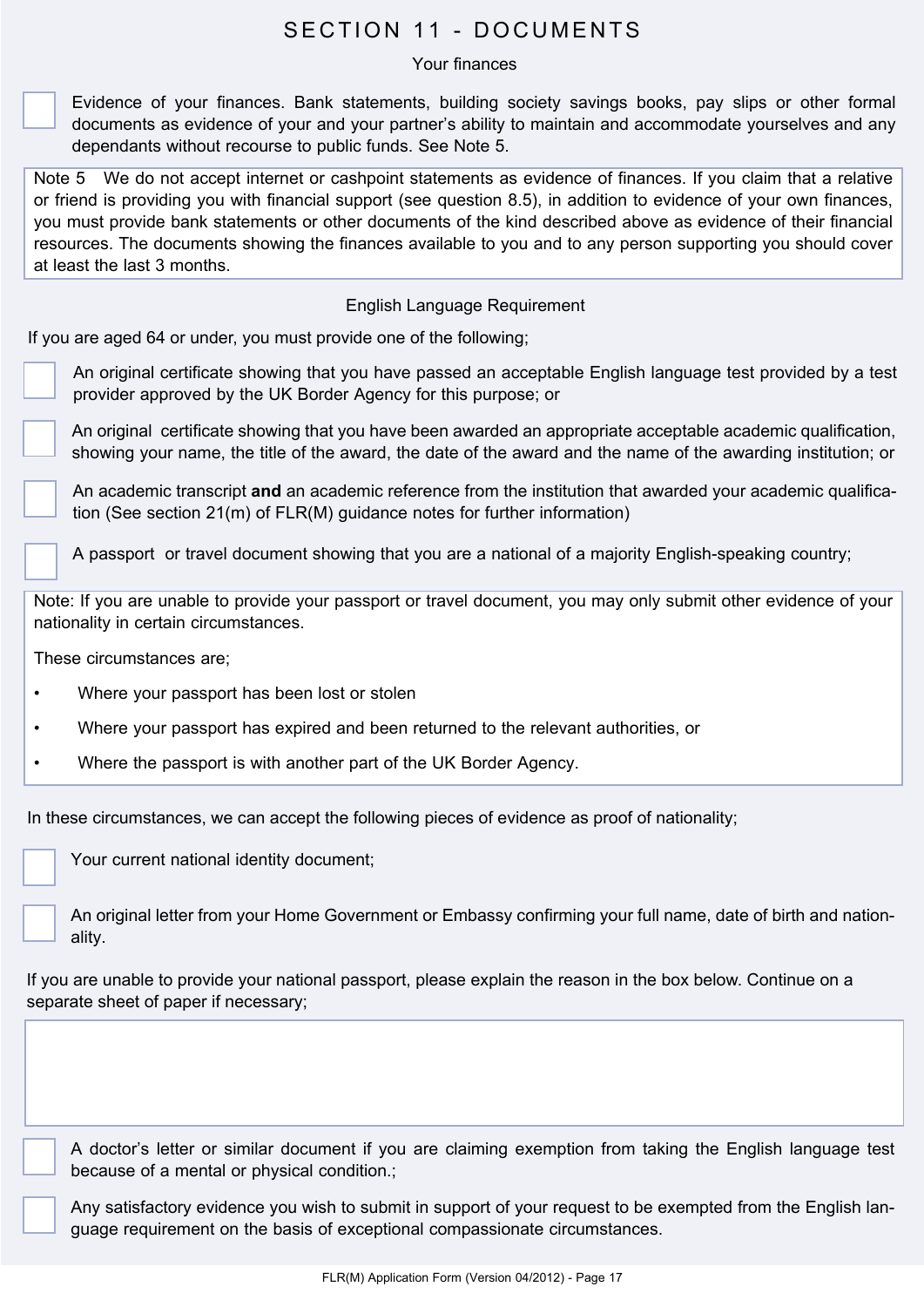## SECTION 11 - DOCUMENTS

#### Your partner's immigration status

Your partner's current passport or travel document showing that he/she is present and settled in the UK. If you are unable to provide this, see Note 6 about other suitable documents. List any such documents below.

Note 6 If your partner is a British citizen without a passport, you must provide his/her full birth certificate (showing the parents' names), accompanied by at least one other formal document as evidence of ordinary residence in the UK for the last three years. Anyone born in the UK on or after 1 January 1983 will only be a British citizen by birth if a parent is a British citizen or settled in the UK at the time of birth. In that case, we will need evidence of the nationality or immigration status of your partner's parents at the time of birth for us to be satisfied that he or she is a British citizen.

If your partner is a non-British citizen without a passport, you must provide a Home Office letter or other document showing that he/she has been granted indefinite leave to enter or remain in the UK, accompanied by at least one other formal document as evidence of ordinary residence in the UK for the last three years.

The following are examples of formal documents that may be provided as evidence of ordinary residence for the last three years: notice of income tax coding, driving licence, building society savings books /bank statements, National Insurance or National Health Service registration issued by the Department for Work and Pensions or a local health authority.

#### 11B Spouses and civil partners

If you are applying for a first extension of stay as a spouse or civil partner, in addition to the relevant documents in sub-section 11A, you must provide the following documents:

Your civil marriage certificate or civil partnership certificate

If you have been married or in a civil partnership before, document(s) showing that you were free to marry your present spouse or to form a civil partnership with your present partner (see Note 7). List any such document(s) below.

If your partner has been married or in a civil partnership before, document(s) showing that your partner was free to marry you or to form a civil partnership with you (see Note 7). List any such document(s) below.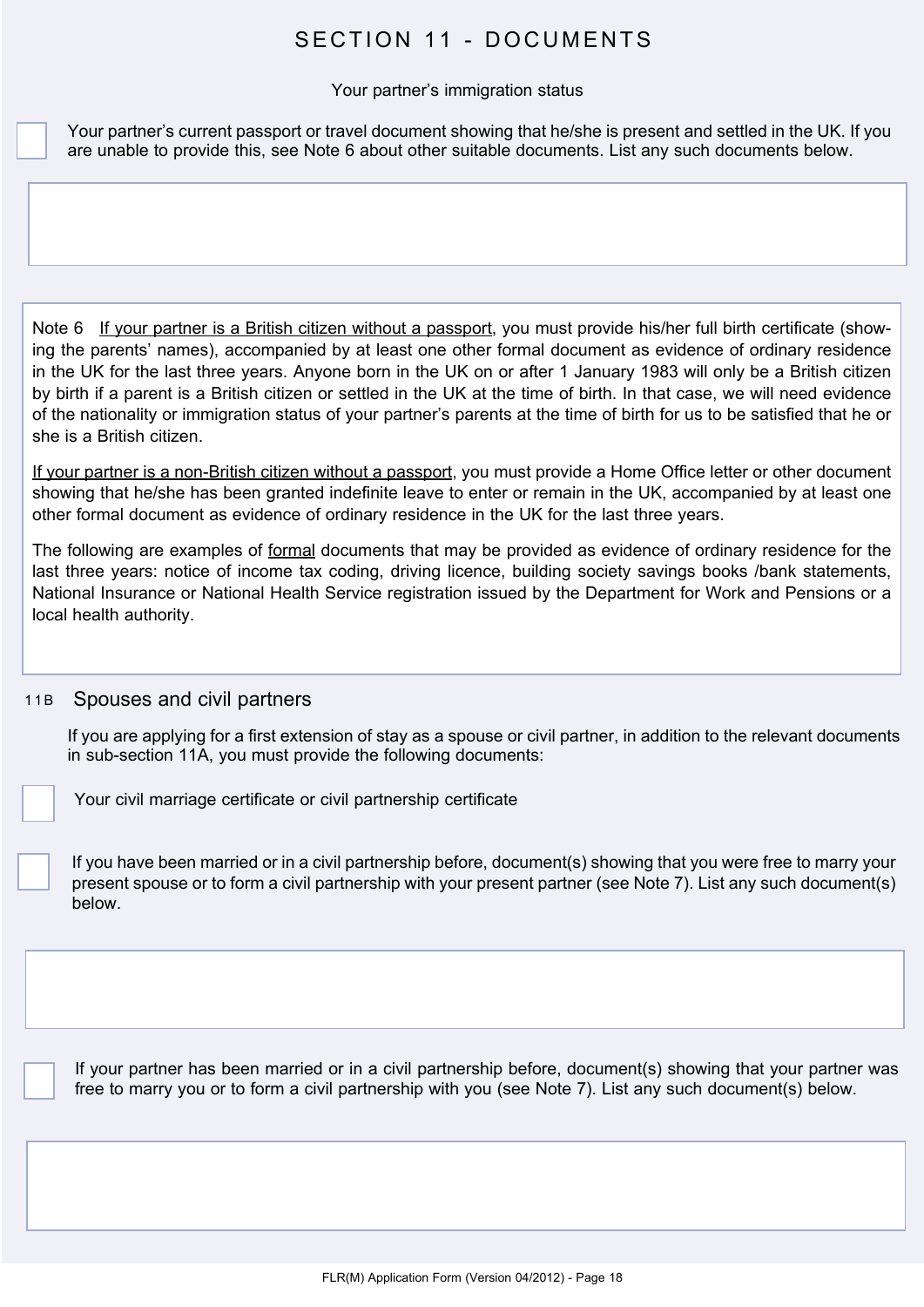## SECTION 11 - DOCUMENTS

Note 7 The document(s) must be formal documents such as a decree absolute or final dissolution (or other confirmation of the legal dissolution of the relationship) or a death certificate.

11C Unmarried and same-sex partners (and any spouse or civil partner who has completed 2 years' leave in that category but is applying for an extension of stay rather than indefinite leave to remain)

If you are applying as an unmarried or same-sex partner, or if you answered no to question 4.1 and are applying for an extension of stay although you have completed or nearly completed 2 years' leave to enter or remain in the UK as a partner, in addition to the relevant documents in sub-section 11A, you must provide the following documents:

6 items of correspondence addressed to you and your partner at the same address as evidence that you have been living together during the past 2 years. See Note 8.

Note 8 The items of correspondence should be addressed to you jointly or in both your names. If you do not have enough items in your joint names, you may also provide items addressed to each of you individually if they show the same address for both of you.

Examples of acceptable items are listed below. The documents provided must be originals. Photocopies are not acceptable.

The dates of the items of correspondence should spread over the whole 2 years. They should be from at least 3 different sources.

Please give an explanation on a separate sheet if you cannot provide 6 items; if the items are not addressed to both of you; or if they do not cover the 2-year period. If you and your partner lived with relatives or friends for some or all of the 2-year period, please provide a letter from the relative(s) and/or friend(s) confirming this.

If you did not live together for any part of the 2-year period, tell us the reasons for this and whether you stayed in contact with each other during this time, and provide any relevant supporting evidence.

#### Examples of acceptable items of correspondence

letters or other documents from government departments or agencies, for example HM Revenue and Customs, Department for Work and Pensions, DVLA and TV Licensing

letters or other documents from your GP, a hospital or other local health service about medical treatments, appointments, home visits or other medical matters

bank statements/letters

building society savings books/letters

council tax bills or statements

electricity and/or gas bills or statements

water rates bills or statements

mortgage statements/agreement

tenancy agreement(s)

telephone bills or statements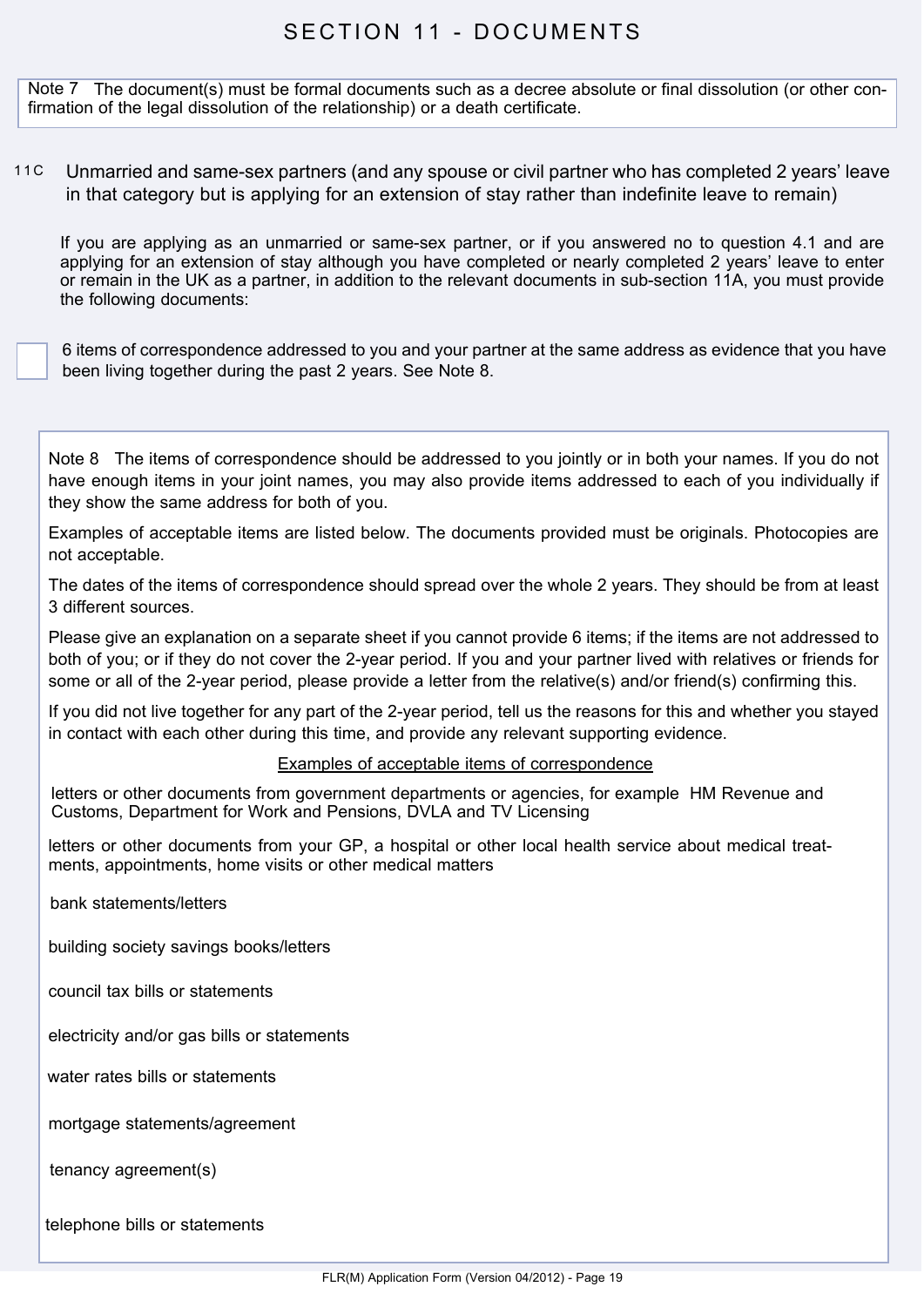## SECTION 12 - Consent for the UK BORDER AGENCY to R FOUFST VERIFICATION CHECKS

#### **From the applicant :**

I understand that you will check whether the information and supporting documentation that I have supplied to the UK Border Agency (UKBA) from a bank or utility company is correct. 'Correct' means that documents are unaltered originals issued by the bank or utility company and that the information on them is correct and applies to me or the person named as a customer on the document.

I agree to the bank or utility company, without seeking any further consent from me, telling you whether the information or documentation I have supplied is correct or in what way (if any) it is not correct.

I agree to the bank's or utility company's disclosure to UKBA of any relevant personal data they hold on me for the above purposes. If I have not supplied correct information or supporting documentation to UKBA the bank or utility company may disclose my relevant correct personal data.

If the information or supporting documentation also contains personal data relating to a joint customer or customers of mine on the bank or utility company account, or relates to another person who is to provide financial support, I confirm that I have obtained the consent of those persons to the disclosure of their personal data to the extent reasonably necessary for the above purposes.

I understand that the information obtained may be used as part of the decision making process about my application and may, if necessary, be disclosed to a court.

[I understand that providing information or documentation that is not correct will normally result in my application being refused and may lead to my prosecution for a criminal offence.]



#### **If the account with the bank or utility company is in the joint names of the applicant and other people, each of those others should sign the following declaration :**

The above-named person ('the applicant') has given the UK Border Agency (UKBA) documentation about his or her accounts with banks or utility companies (a 'company') so that UKBA can check that is correct. I am a joint customer with the applicant on some or all of those accounts. Information about the applicant may thus also reveal information about me.

I agree to the company giving UKBA relevant personal data it holds about me in relation to the account. This only covers data about me as joint customer with the applicant (and not about any other accounts I hold in my sole name) and limited to what is necessary to confirm that the documentation the applicant has supplied is correct. If that documentation is not correct, the company may give UKBA details of any inaccuracies / discrepancies in the information that the applicant has provided, and may also disclose to UKBA the correct information that they have on record about the account.

I agree that this information may be used as part of the decision making process about the application and may, if necessary, be disclosed to a court.

Name and address of joint customer

|           |  |  |  |  |  |  |      | Postcode |  |  |  |  |  |
|-----------|--|--|--|--|--|--|------|----------|--|--|--|--|--|
| Signature |  |  |  |  |  |  | Date |          |  |  |  |  |  |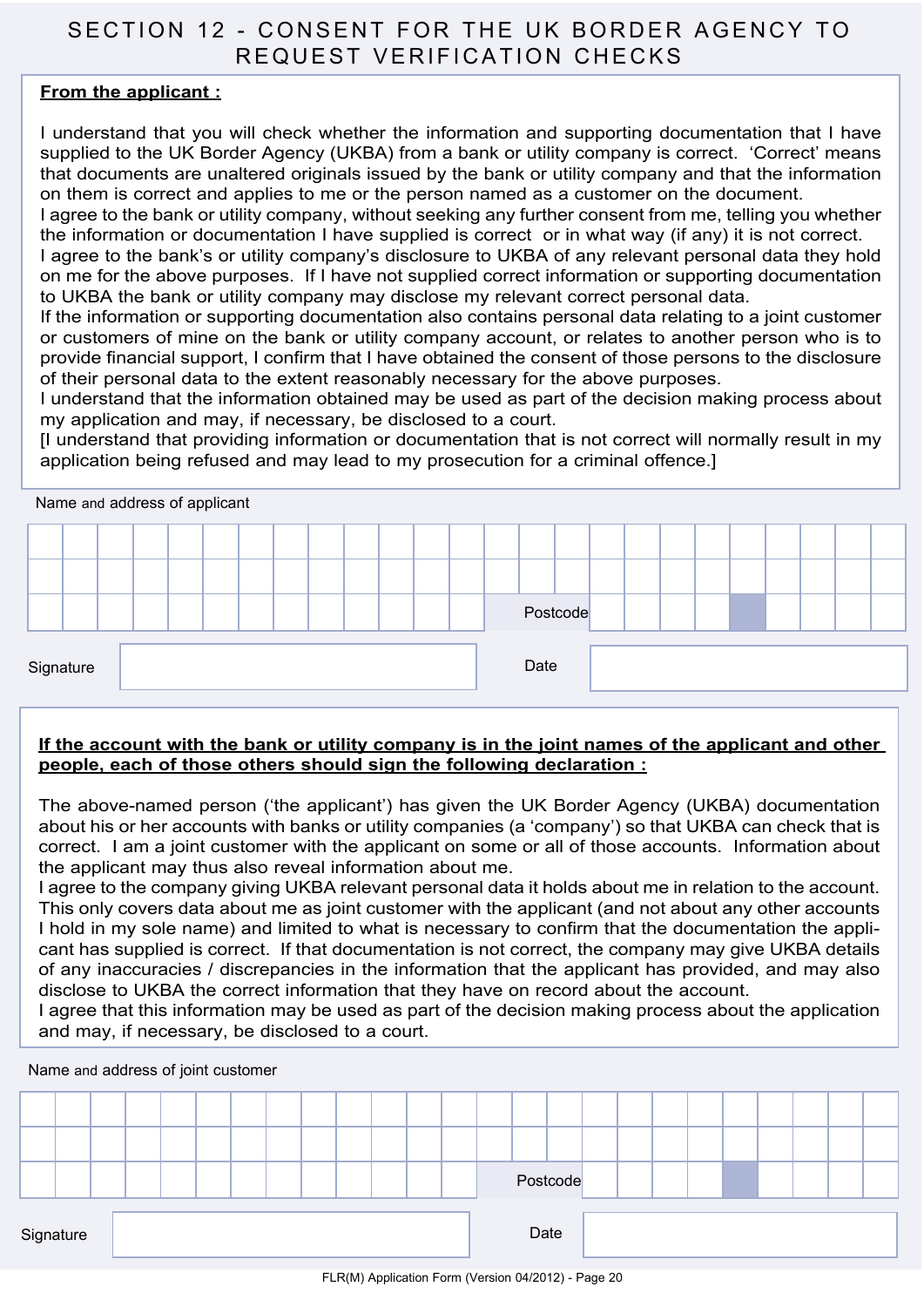## SECTION 12 - Consent for the UK BORDER AGENCY to R FOUFST VERIFICATION CHECKS

#### **If the account with the bank or utility company relates to another person who is to provide the applicant with financial support, that person\* should sign the following declaration :**

I am a friend or relative whom the above-named person ('the applicant') has stated will provide financial support. The UK Border Agency (UKBA) is verifying this by checking the documentation which the applicant has supplied about my accounts with banks or utility companies (a 'company'). The company may thus reveal information about me to UKBA or to the applicant.

I agree to the company giving UKBA relevant personal data it holds about me in relation to my account. This is limited to what is necessary to confirm that the documentation the applicant has supplied is correct. If that documentation is not correct, the company may give UKBA details of any inaccuracies / discrepancies in the information that the applicant has provided, and may also disclose to UKBA the correct information that they have on record about the account.

I understand that this may involve the applicant obtaining further details about the account.

I agree that this information may be used as part of the decision making process about the application and may, if necessary, be disclosed to a court.

|           | Name and address of third party |  |  |  |  |  |  |  |  |  |          |  |  |  |  |  |
|-----------|---------------------------------|--|--|--|--|--|--|--|--|--|----------|--|--|--|--|--|
|           |                                 |  |  |  |  |  |  |  |  |  |          |  |  |  |  |  |
|           |                                 |  |  |  |  |  |  |  |  |  |          |  |  |  |  |  |
|           |                                 |  |  |  |  |  |  |  |  |  | Postcode |  |  |  |  |  |
| Signature |                                 |  |  |  |  |  |  |  |  |  | Date     |  |  |  |  |  |

\*If the account is a joint account, all customers should sign.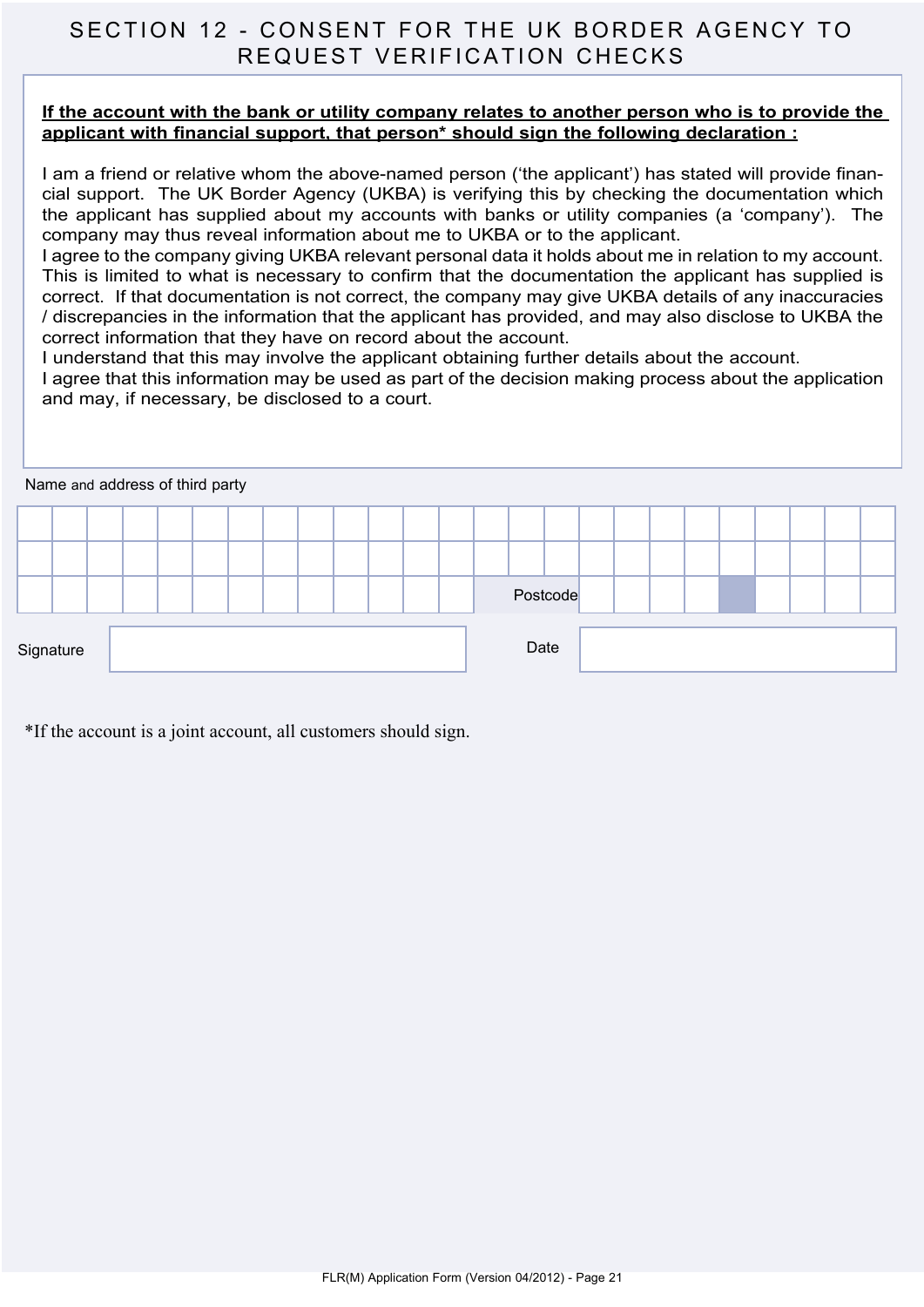## SECTION 12 - DECLARATIONS (SPOUSES AND CIVIL PARTNERS)

If you are applying as a spouse or civil partner, you and your spouse or civil partner must now read the declarations below and sign them. They must be signed by you (the applicant) and your spouse or civil partner and not by a representative or other person acting on your behalf.

It is mandatory for the declarations to be signed. Please note that this application will be invalid if they are not signed as specified above.

#### By the applicant

I hereby apply for an extension of stay in the UK for myself and any children under 18 listed in this form on the basis of my marriage to, or civil partnership with, the person who has signed the declaration below. I declare that we are still married, that we are living together as husband and wife and intend to do so permanently; or that we are still registered in a civil partnership, that we are living together as civil partners and intend to do so permanently. The information I have given in this form is complete and is true to the best of my knowledge.

I confirm that the photographs submitted with this form are a true likeness of myself, my spouse or civil partner and any children under 18 who are applying with me, as named on the back of each photograph, and that I have had the opportunity to see the UK Border Agency (UKBA) photograph guidance.

I confirm that if, before this application is decided, there is a material change in my circumstances or new information relevant to this application becomes available, I will inform UKBA.

As required to do so by The Immigration (Biometric Registration) Regulations, I confirm that I also apply for a biometric immigration document for myself and any children under 18 who are applying with me. I understand that UKBA may make enquiries about any responsible adult nominated by me to be present when any child under the age of 16 applying with me has their fingerprints and/or photograph taken.

I understand that all information provided by me to UKBA will be treated in confidence; that it may be disclosed to other government departments, agencies, local authorities, the police, foreign governments and other bodies for immigration purposes or to enable them to perform their functions; and that, if such bodies provide UKBA with any information about me which may be relevant for immigration purposes, it may be used in reaching a decision on my application.

I understand that my details may in certain circumstances be passed to fraud prevention agencies to prevent and detect fraud and money laundering. I also understand that such agencies may provide the UK Border Agency with information about me. Further details explaining when information may be passed to or from fraud prevention agencies and how that information may be used can be obtained from the UK Border Agency website.

I understand that documents provided in support of this application will be checked for authenticity; and that false documents will be retained and may result in my application being refused and in my prosecution and subsequent removal from the United Kingdom.

I understand that UKBA may also use the information provided by me for training purposes.

I am aware that it is an offence under the Immigration Act 1971, as amended by the Immigration and Asylum Act 1999 and the Nationality, Immigration and Asylum Act 2002, to make to a person acting in execution of any of those Acts a statement or representation which I know to be false or do not believe to be true, or to obtain or to seek to obtain leave to remain in the United Kingdom by means which include deception.

| Signature | Date |  |
|-----------|------|--|
|           |      |  |

#### By the applicant's spouse or civil partner

I confirm that I am the spouse or civil partner of the applicant. I declare that we are still married and that we are living together as husband and wife and intend to do so permanently; or that we are still the civil partners of one another and that we are living together as civil partners and that we intend to do so permanently.

I am aware that it is an offence under the Immigration Act 1971, as amended by the Immigration and Asylum Act 1999 and the Nationality, Immigration and Asylum Act 2002, to make to a person acting in execution of any of those Acts a statement or representation which I know to be false or do not believe to be true, or to help someone to obtain leave to remain in the United Kingdom by means which include deception. I am also aware that it is an offence under that Act (as amended) to do an act which facilitates the commission of a breach of immigration law by an individual who is not a citizen of the European Union, knowing or having reasonable cause to believe that the act has this effect.

Signature **Date**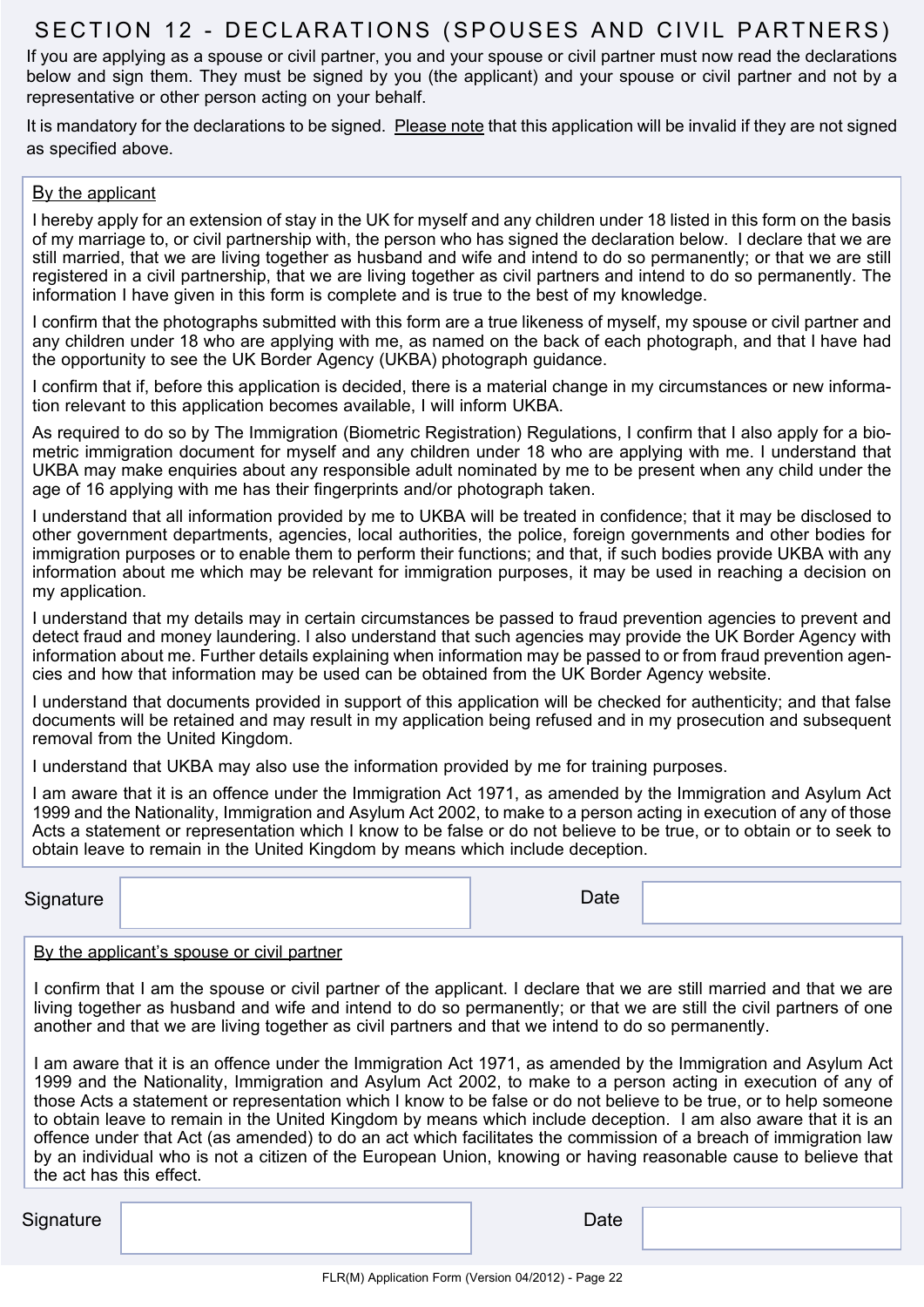## SECTION 12 - DECLARATIONS (UNMARRIED AND SAME-SEX PARTNERS)

If you are applying as an unmarried or same-sex partner, you and your unmarried or same- sex partner must now read the declarations below and sign them. They must be signed by you (the applicant) and your partner and not by a representative or other person acting on your behalf.

It is mandatory for the declarations to be signed. Please note that this application will be invalid if they are not signed as specified above.

#### By the applicant

I hereby apply for an extension of stay in the UK for myself and any children under 18 listed in this form on the basis of my relationship with the person who has signed the declaration below. I declare that we are still living together in a relationship akin to marriage, or in a same-sex relationship, and that we intend to do so permanently. The information I have given in this form is complete and is true to the best of my knowledge.

I confirm that the photographs submitted with this form are a true likeness of myself, my unmarried or same-sex partner and any children under 18 who are applying with me, as named on the back of each photograph, and that I have had the opportunity to see the UK Border Agency (UKBA) photograph guidance.

I confirm that if, before this application is decided, there is a material change in my circumstances or new information relevant to this application becomes available, I will inform UKBA.

As required to do so by The Immigration (Biometric Registration) Regulations, I confirm that I also apply for a biometric immigration document for myself and any children under 18 who are applying with me. I understand that UKBA may make enquiries about any responsible adult nominated by me to be present when any child under the age of 16 applying with me has their fingerprints and/or photograph taken.

I understand that all information provided by me to UKBA will be treated in confidence; that it may be disclosed to other government departments, agencies, local authorities, the police, foreign governments and other bodies for immigration purposes or to enable them to perform their functions; and that, if such bodies provide UKBA with any information about me which may be relevant for immigration purposes, it may be used in reaching a decision on my application.

I understand that my details may in certain circumstances be passed to fraud prevention agencies to prevent and detect fraud and money laundering. I also understand that such agencies may provide the UK Border Agency with information about me. Further details explaining when information may be passed to or from fraud prevention agencies and how that information may be used can be obtained from the UK Border Agency website.

I understand that documents provided in support of this application will be checked for authenticity; and that false documents will be retained and may result in my application being refused and in my prosecution and subsequent removal from the United Kingdom.

I understand that UKBA may also use the information provided by me for training purposes.

I am aware that it is an offence under the Immigration Act 1971, as amended by the Immigration and Asylum Act 1999 and the Nationality, Immigration and Asylum Act 2002, to make to a person acting in execution of any of those Acts a statement or representation which I know to be false or do not believe to be true, or to obtain or to seek to obtain leave to remain in the United Kingdom by means which include deception.

| Signature | Date |  |
|-----------|------|--|

#### By the applicant's unmarried or same-sex partner

I confirm that I am the unmarried or same-sex partner of the applicant. I declare that we are still living together in a relationship akin to marriage, or in a same-sex relationship, and that we intend to do so permanently.

I am aware that it is an offence under the Immigration Act 1971, as amended by the Immigration and Asylum Act 1999 and the Nationality, Immigration and Asylum Act 2002, to make to a person acting in execution of any of those Acts a statement or representation which I know to be false or do not believe to be true, or to help someone to obtain leave to remain in the United Kingdom by means which include deception. I am also aware that it is an offence under that Act (as amended) to do an act which facilitates the commission of a breach of immigration law by an individual who is not a citizen of the European Union, knowing or having reasonable cause to believe that the act has this effect.

| Signature | Date |
|-----------|------|
|-----------|------|